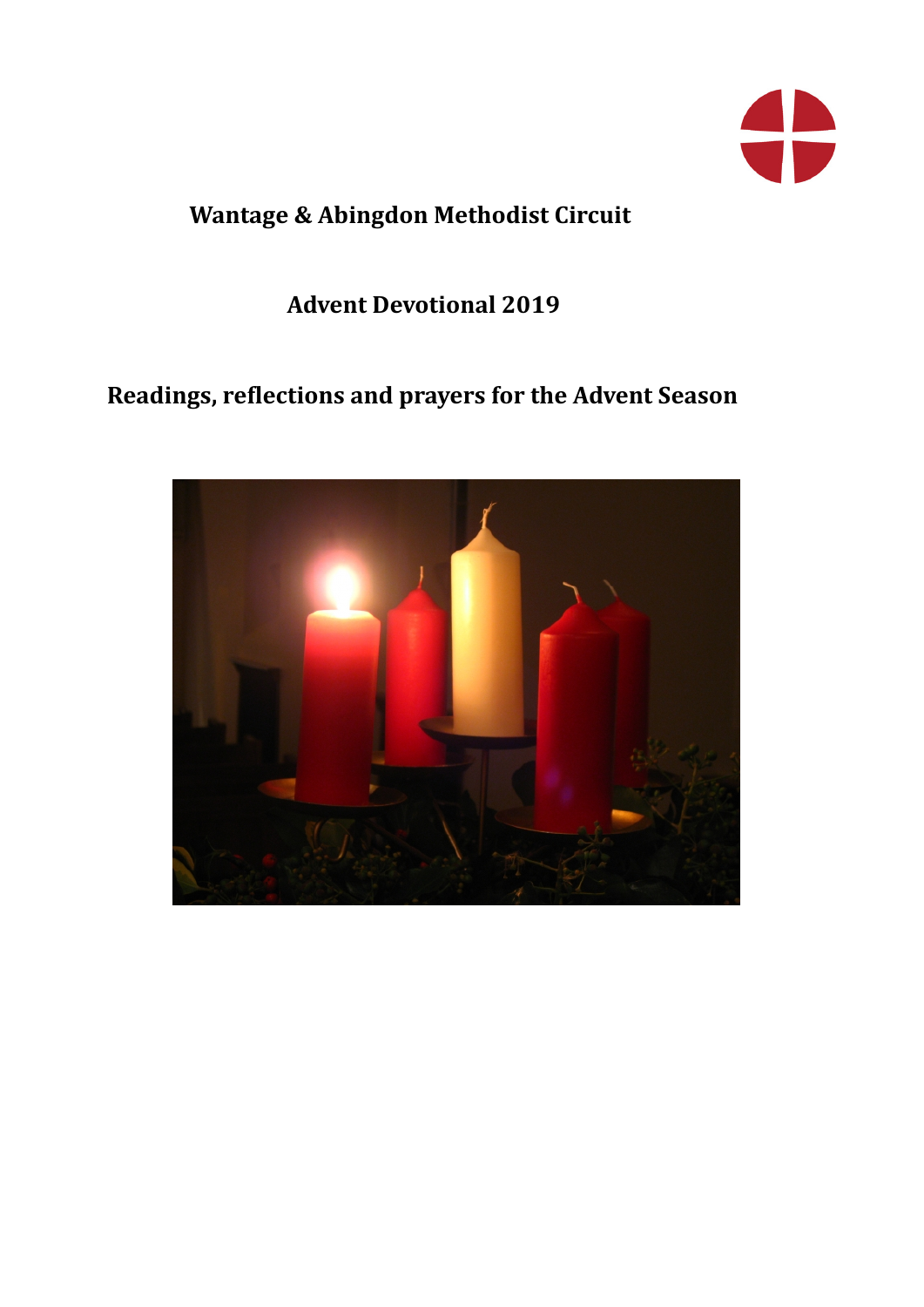#### **Readings for Advent Devotional 2019.**

The countdown to Christmas is now well and truly under way.

Lists are being drawn up, preparations are being made, cards are being written, parcels are being posted, decorations are being sorted and trees are being put up. There is so much to do and so little time so it seems.

Add to this, parties, festivities, carol services, concerts and all the other events that happen at this time of year and it can all pass you by in a blur of frenzied activity.

It is in such a context that I have great pleasure in commending this year's Circuit Advent devotional booklet to you.

My grateful thanks to all those who along with myself contributed to this venture; Stephen Atkinson, Libby Bolton, Helen Carter, Ruth Dams, Andrew Dixon, Valerie Grist, Peter Hemmings., Barbara Kershaw, Esther Miller, Malcolm Newton, Selina Nisbett, Daphne Savage, Barbara Sexton, Carol Sturt, Ian Sturt, and Liz Wood.

May their insights and wisdom guide, challenge, encourage and inspire us on our journey.

For each day there is a Bible reading, a reflection upon it and a prayer. By using this booklet throughout Advent, may we all find an oasis of quiet in which we can find time for God as we prepare for the coming of His son once more.

May we find some space each day for a reflective journey towards Bethlehem rather than a hurried dash at the last minute where we arrived exhausted and on our knees. 

I know only too well how this can seem to be a luxury that simply doesn't exit, so however you prepare for Christmas and whatever the speed at which you travel  $-I$ wish you a peaceful and blessed Advent and Christmas.

With love and God Bless to you all,

*Kei*t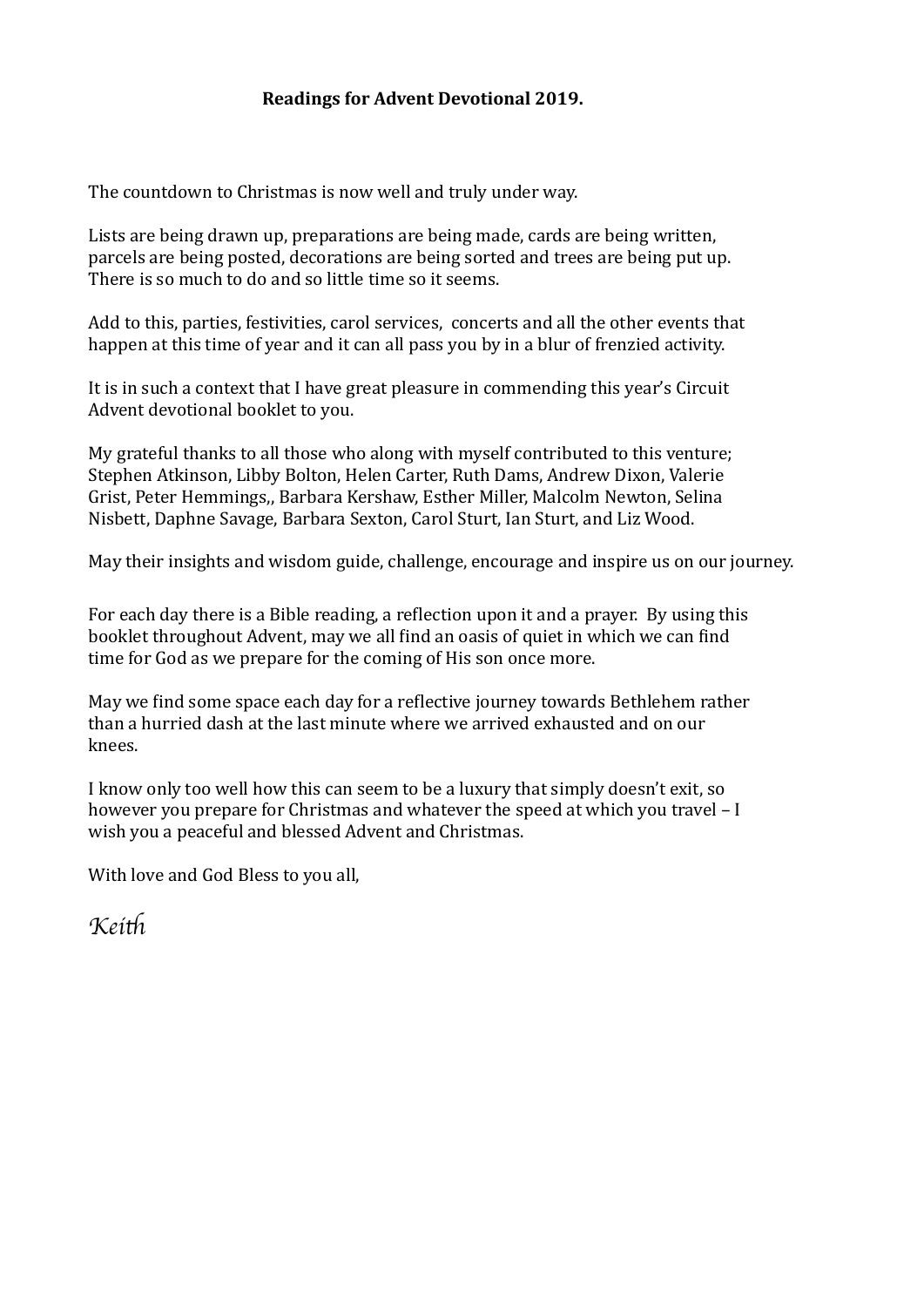#### **Sunday 1st Matthew 24:36-44**

**36** 'But about that day and hour no one knows, neither the angels of heaven, nor the Son, but *only* the Father. 37 For as the days of Noah were, so will be the coming of the Son of Man. 38 For as in those days before the flood they were eating and drinking, marrying and giving in *marriage, until the day Noah entered the ark, 39 and they knew nothing until the flood came and swept them all away, so too will be the coming of the Son of Man.* **40** *Then two will be in the field; one* will be taken and one will be left. **41** Two women will be arinding meal together; one will be taken and one will be left. **42** *Keep* awake therefore, for you do not know on what day your Lord *is* coming. **43** But understand this: if the owner of the house had known in what part of the night the thief was coming, he would have stayed awake and would not have let his house be broken *into.* **44** *Therefore you also must be ready, for the Son of Man is coming at an unexpected hour.* 

Noting the date of a September meeting into my 2020 diary I pondered the wisdom of planning ahead. Life doesn't often go exactly as we intend (the corresponding 2019 event was rescheduled twice!).

Thankfully most of us don't live in areas where catastrophic natural disasters wipe out a section of the community at irregular intervals but, on a personal level, many of us know what it is to come to terms with life changing events that we had not expected. But staying awake and alert for an indefinite period is not a viable option - it's a predictable path towards a stress induced breakdown.

The return of lesus is not an event we can forecast but we can come to know the presence of God with us now. The difference between "God is nowhere" and "God is now here" is just a little extra space. If we can find a routine that allows more time for God amid the daily chores that are too mundane ever to be recorded in a diary, then we can grow and develop that relationship of trust that allows us to recognise the prompts of divine guidance. The little nudges that make us alert to the needs of others; the wisdom which allows us to recognise what is really fulfilling as opposed to that which simply fills up time.

Lord grant us the grace to trust today and all of our tomorrows into your loving *care. Amen*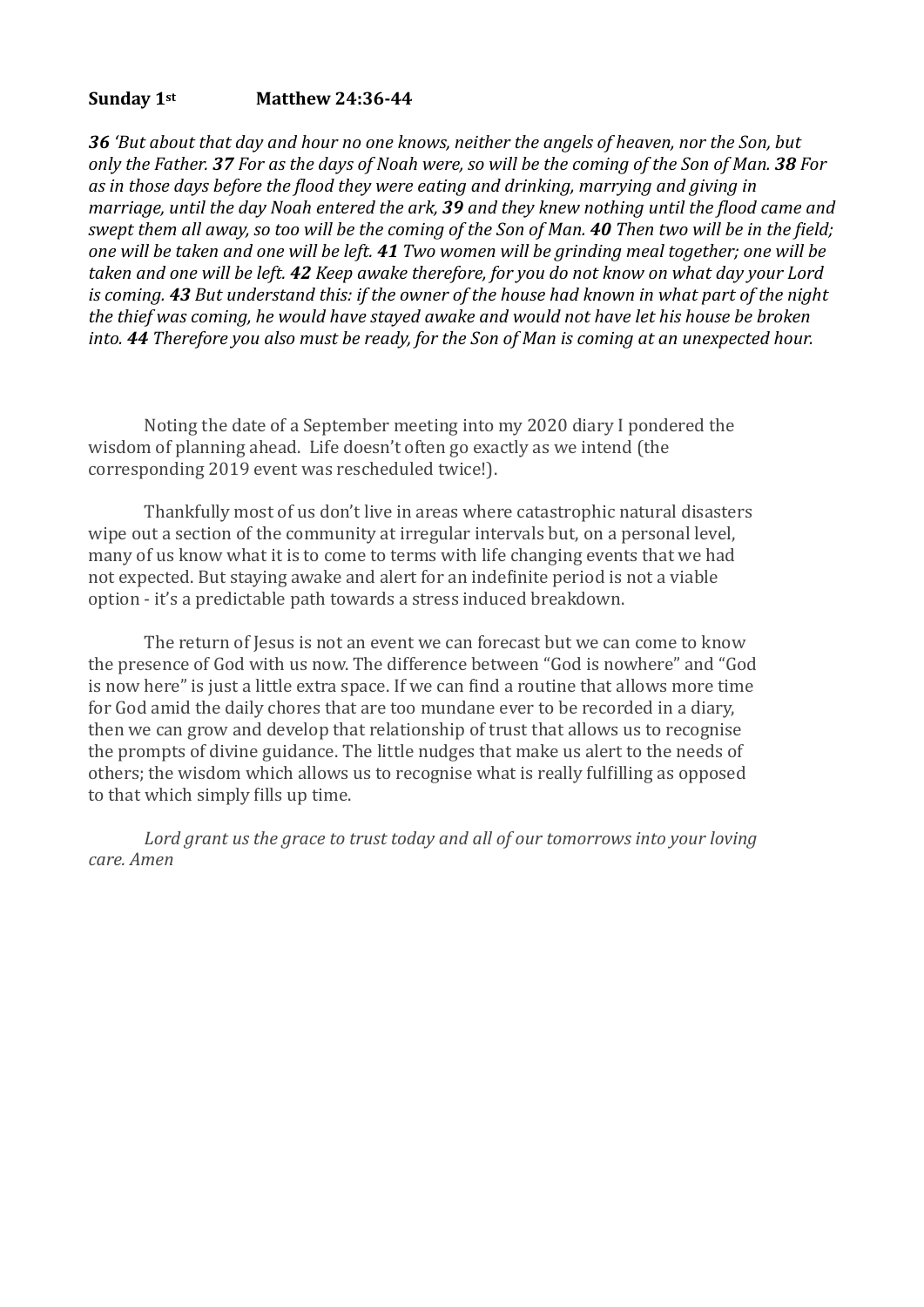#### Monday 2<sup>nd</sup> **Isaiah 1:1-11**

**1** The vision of Isaiah son of Amoz, which he saw concerning Judah and Jerusalem in the days of Uzziah, Jotham, Ahaz, and Hezekiah, kings of Judah. The Wickedness of Judah **2**  Hear, O heavens, and listen, O earth; for the Lord has spoken: I reared children and brought them up, but they have rebelled against me. **3**  The ox knows its owner, and the donkey its master's crib; but Israel does not know, my people do not understand. **4**  Ah, sinful nation, people laden with iniquity, offspring who do evil, children who deal corruptly. who have forsaken the Lord, who have despised the Holy One of Israel, who are utterly estranged! **5**  Why do you seek further beatings? Why do you continue to rebel? The whole head is sick, and the whole heart faint. **6**  From the sole of the foot even to the head, there is no soundness in it. but bruises and sores and bleeding wounds; they have not been drained, or bound up, or softened with oil. **7**  Your country lies desolate, your cities are burned with fire; in your very presence aliens devour your land; it is desolate, as overthrown by foreigners. **8**  And daughter Zion is left like a booth in a vineyard, like a shelter in a cucumber field, like a besieged city. **9** If the Lord of hosts had not left us a few survivors, we would have been like Sodom, and become like Gomorrah. 

**10**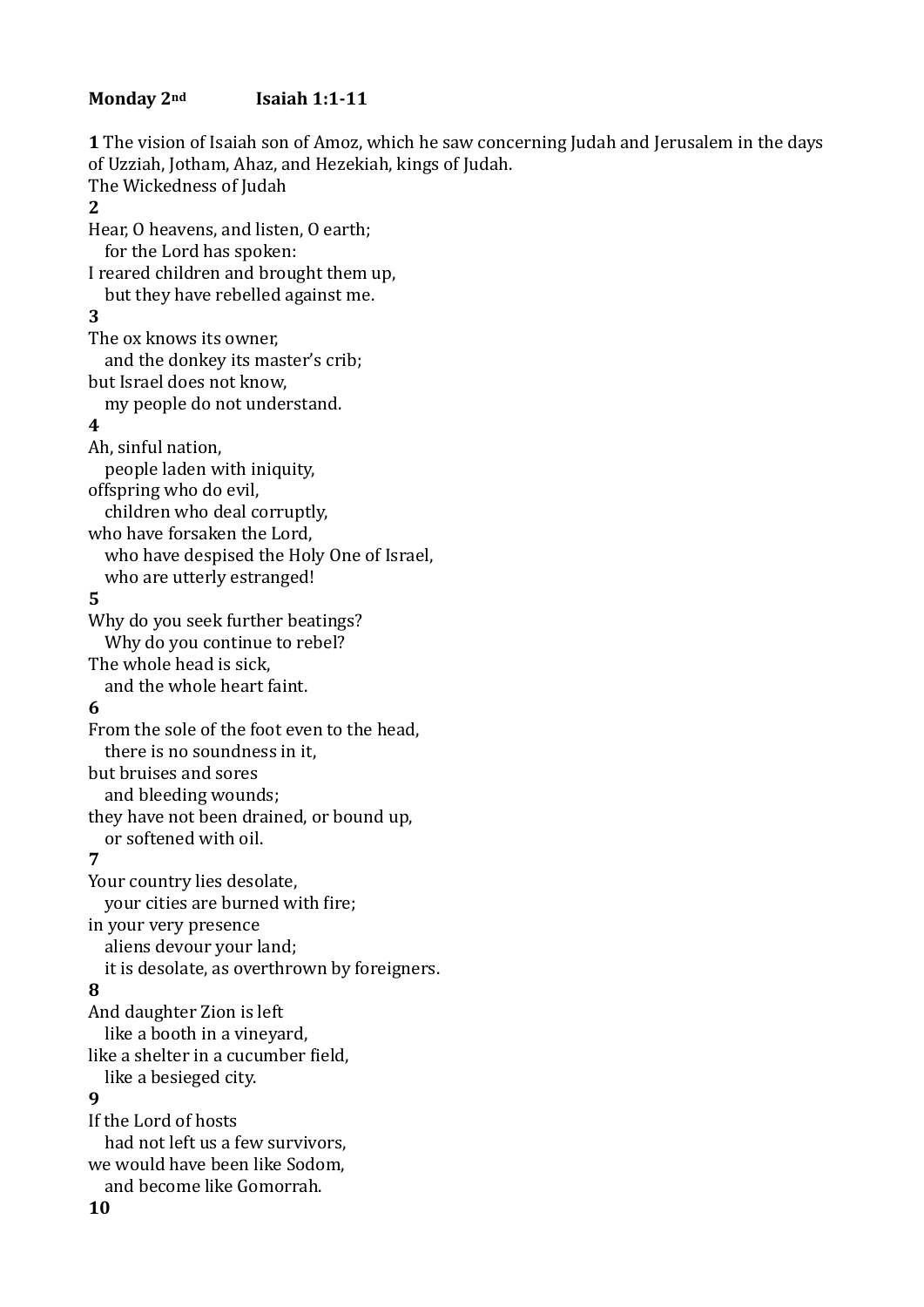Hear the word of the Lord. you rulers of Sodom! Listen to the teaching of our God, you people of Gomorrah! **11**  What to me is the multitude of your sacrifices? says the Lord; I have had enough of burnt-offerings of rams and the fat of fed beasts: I do not delight in the blood of bulls, or of lambs, or of goats.

Isaiah lived in Jerusalem, the capital city of Judah during the second half of  $8<sup>th</sup>$  century BC. You might expect the beginning of the book which bears his name to recount Isaiah's call to speak God's word as a prophet, but for that we have to turn to chapter 6, where we learn that his call came in the year that Uzziah king of Judah died i.e.742 BC. By the beginning of chapter1, Isaiah has lived through the reigns of Jotham and Ahaz and into that of Hezekiah.

During the reigns of Uzziah and Jotham, Judah had been prosperous, but during the reign of Ahaz, the Assyrians to the north became a threat and conquered the northern kingdom of Israel and in 701BC, when Hezekiah was king, they attacked Judah, capturing many cities, though not Jerusalem. Verse 7 gives a picture of the devastation caused.

Isaiah tells the people that their suffering is a result of their unfaithfulness to God (v.4&5). In verses  $2&3$  he reminds them of how God has cared for them as a nation but they have nevertheless disobeyed him. Their actions are compared unfavourably with those of domestic animals which acknowledge the hand that feeds them. They have not ceased to carry out acts of worship (v.11), but that is of no use unless it represents their willingness to serve God in all they do.

But destruction does not have the last word. Jerusalem (Zion) has not been destroyed. There are survivors giving hope for a better future  $(v.8&9)$ 

Lord, we know that those who suffer most are not necessarily the most sinful. We know too that we often fail you but nevertheless receive you blessings. Help us always to be grateful and may *our* worship and prayers be an expression of our willingness to serve you in every part of our *lives. Amen*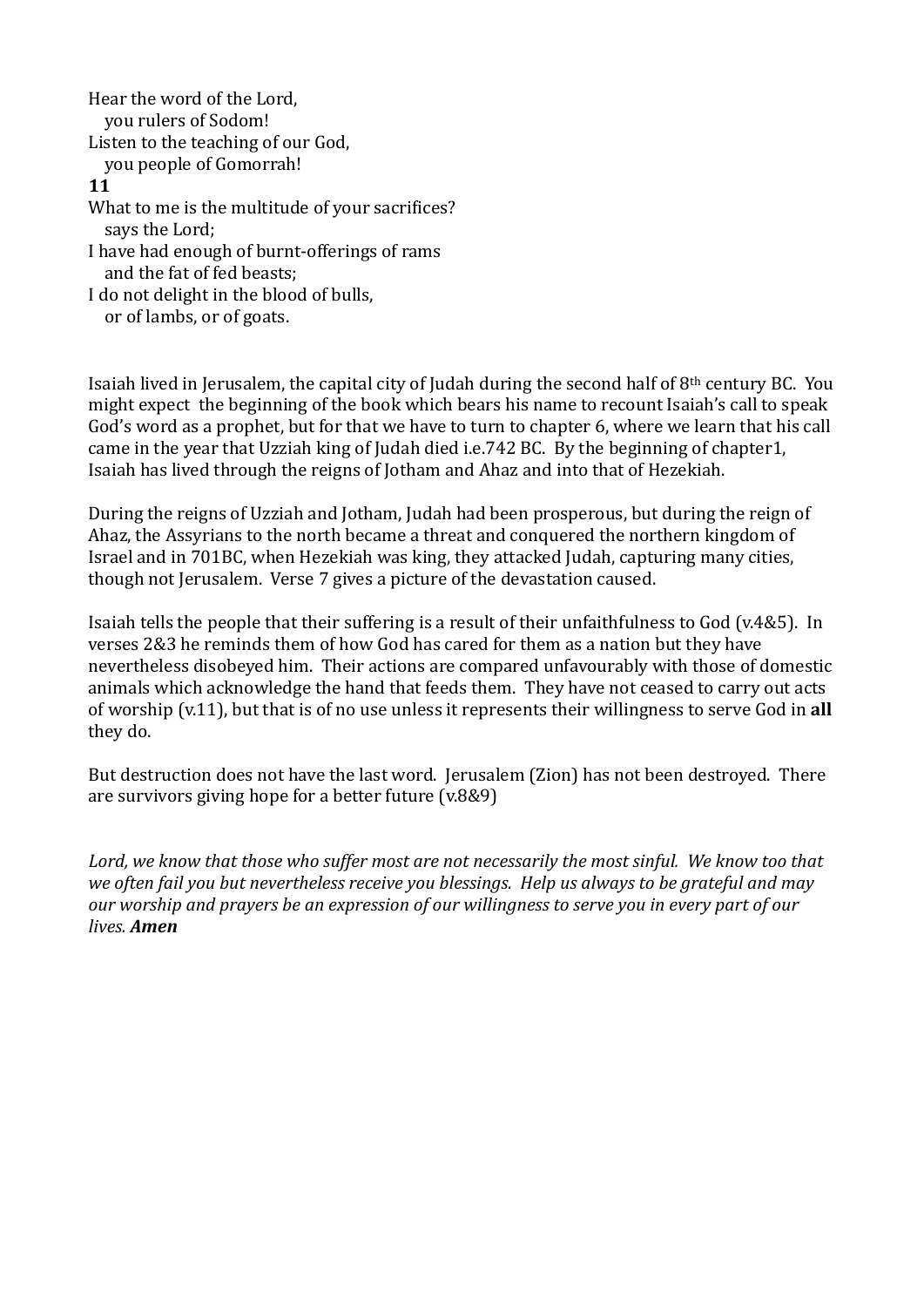#### **12**  When you come to appear before me, who asked this from your hand? Trample my courts no more; **13**  bringing offerings is futile: incense is an abomination to me. New moon and sabbath and calling of convocation— I cannot endure solemn assemblies with iniquity. **14**  Your new moons and your appointed festivals my soul hates; they have become a burden to me, I am weary of bearing them. **15**  When you stretch out your hands, I will hide my eyes from you; even though you make many prayers, I will not listen; your hands are full of blood. **16**  Wash yourselves; make yourselves clean; remove the evil of your doings from before my eyes; cease to do evil, **17**  learn to do good: seek justice, rescue the oppressed, defend the orphan, plead for the widow. **18**  Come now, let us argue it out, says the Lord: though your sins are like scarlet. they shall be like snow; though they are red like crimson, they shall become like wool. **19**  If you are willing and obedient, you shall eat the good of the land; **20**

but if you refuse and rebel,

you shall be devoured by the sword;

for the mouth of the Lord has spoken.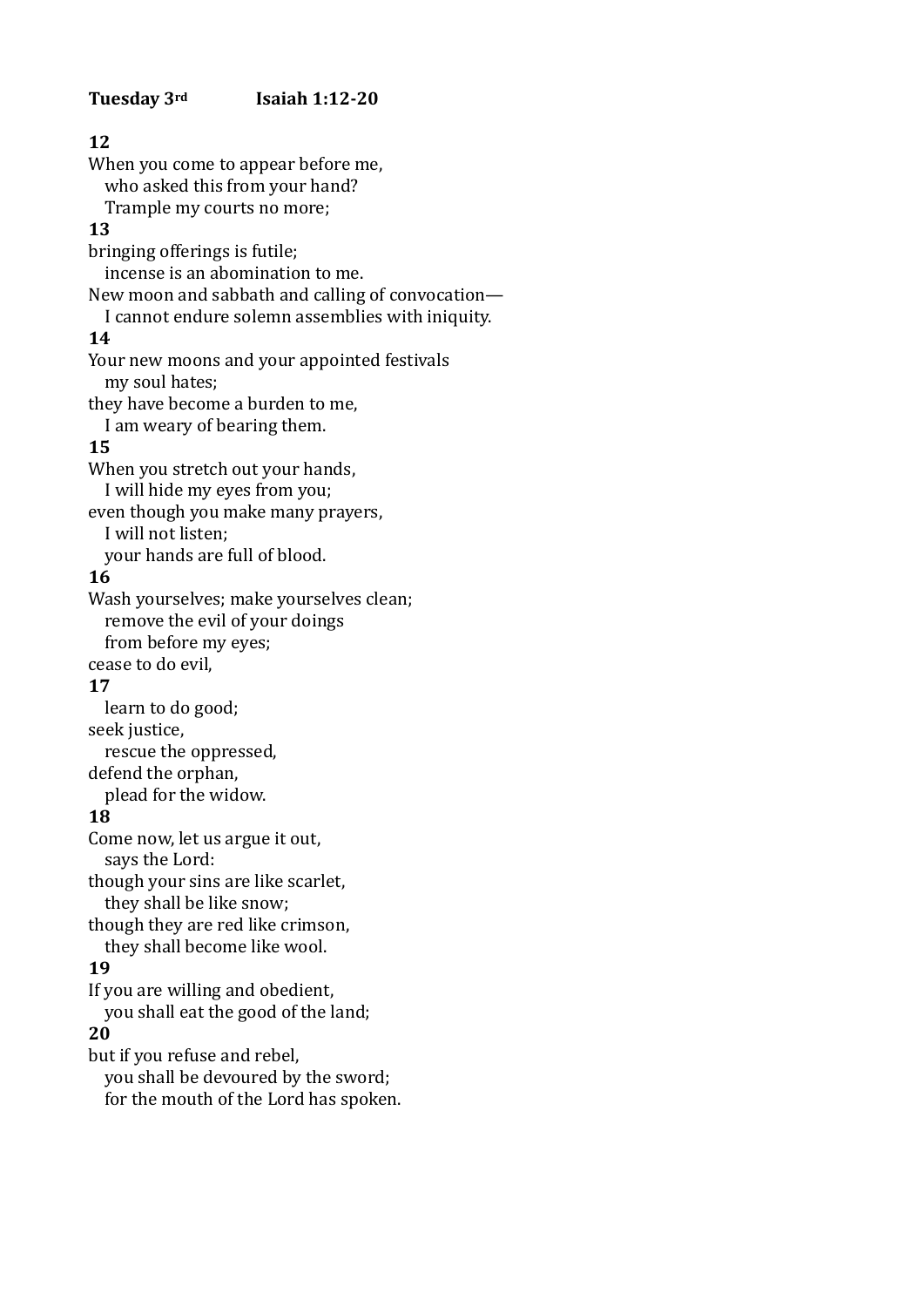Wow! And I thought I was doing alright. Isaiah starts this message with a rocket. Jesus will be saying the same thing later to the Pharisees, calling them Whited Sepulchres.

The Christian songwriter Paul Field has a song entitled "*It's got to make a difference*". It is not sufficient to get a cosy feeling on a Sunday morning. He wants faith that's going to make him good to someone else.

In our desire to do something beautiful for God are we forgetting something? And what's this about feasts and festivals – are not Advent and Christmas prime examples?

In Psalm 51 David remembers "You do not delight in sacrifice, or I would bring it; you do not take pleasure in burnt offerings. The sacrifices of God are a broken spirit; a broken and a contrite heart."

It is the gambler who thinks he has a good hand who can lose a fortune. He would not bet on a pair of twos.

Isaiah invites his people to take stock. And where are we? He serves a God who can forgive. Sins that are blood crimson can become whiter than snow.

Lesus said it is not right to approach God harbouring a grudge against a brother (or sister). First make peace and then you can bring your gift.

St Paul told King Agrippa that he was not disobedient to the heavenly vision. Come now let us settle the matter. The invitation is there.

Father, we come to you in the certain knowledge that the door is always open and *that* you will be ready to meet us. We come in the midst of our joys and sorrows, with *our victories and our defeats.* We come knowing we shall be accepted. We come *because you are the Lord. Amen.* 

*500 Prayers For All Occasions by David C Cook (Kingsway Communications, 2009)*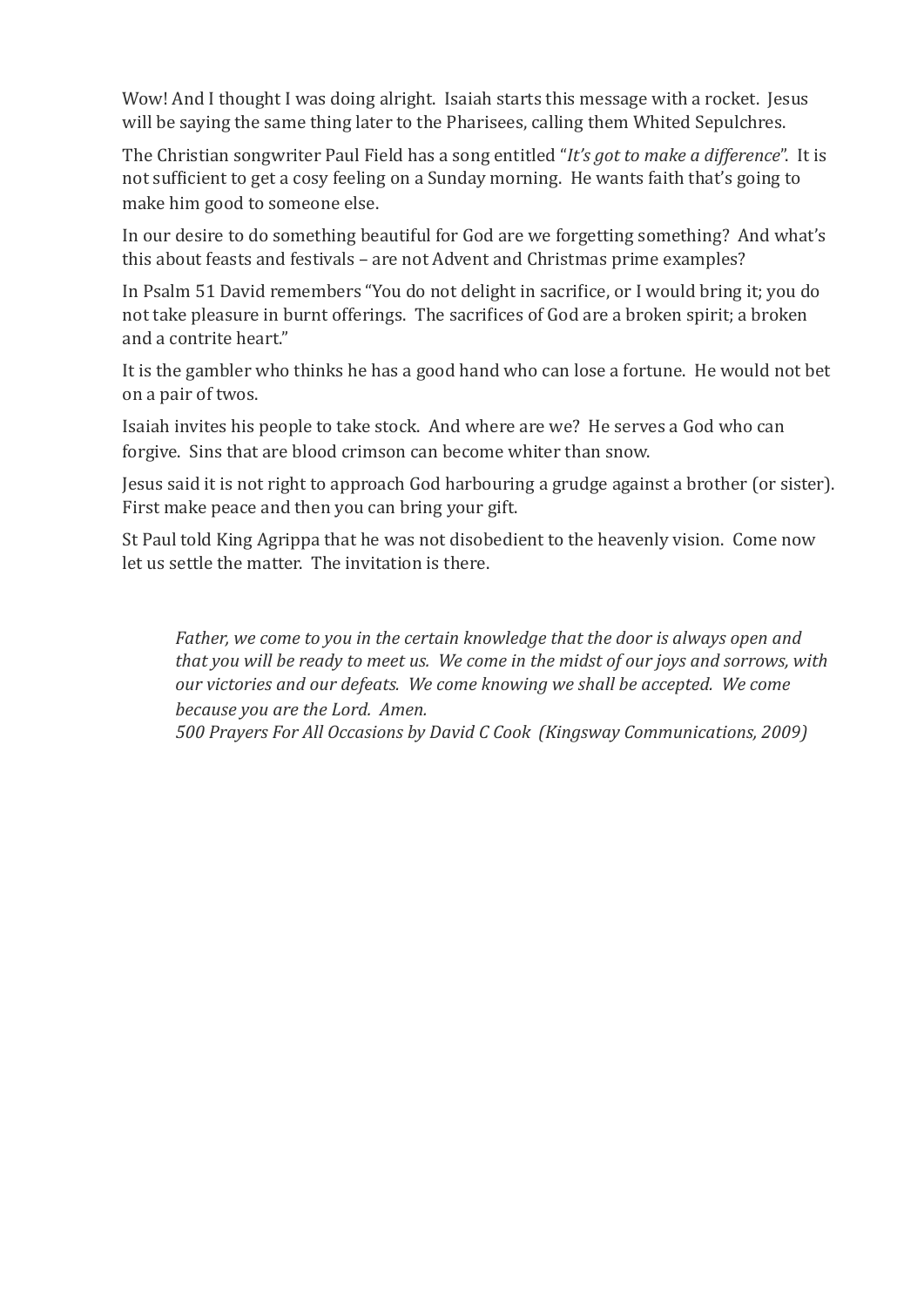# **2**

In days to come the mountain of the Lord's house shall be established as the highest of the mountains, and shall be raised above the hills: all the nations shall stream to it. **3**  Many peoples shall come and say. 'Come, let us go up to the mountain of the Lord, to the house of the God of Jacob; that he may teach us his ways and that we may walk in his paths.' For out of Zion shall go forth instruction, and the word of the Lord from Jerusalem. **4**  He shall judge between the nations, and shall arbitrate for many peoples; they shall beat their swords into ploughshares, and their spears into pruning-hooks; nation shall not lift up sword against nation, neither shall they learn war any more. **5**  O house of Jacob. come, let us walk in the light of the Lord!

In the darkest days of winter, we dream of summer, knowing it will come with lighter mornings and warming sun. But in the darkness, we so often see in our world it's harder to see the light of hope, while we know summer will return, do we truly believe peace will come? Can we picture a world where children are not imprisoned, innocents are not slaughtered, and our world leaders are not motivated by power or greed? 

Isaiah asks us to believe just that, that in the last days the world will be different, and there will be peace.

Right here, right now, that peace may seem distant, even impossible, but still we dream of it, long for it. We live in hope, hope that one day the world will walk in the light of the Lord and learn war no more. If we believed the dark of the winter would last forever, we would only prepare for winter, but we know the summer will come, so we buy summer clothes and plan our holidays.

Believing that the day of the Lord will come, and the world will live in peace we must prepare for that peace, work for that peace both within ourselves and in our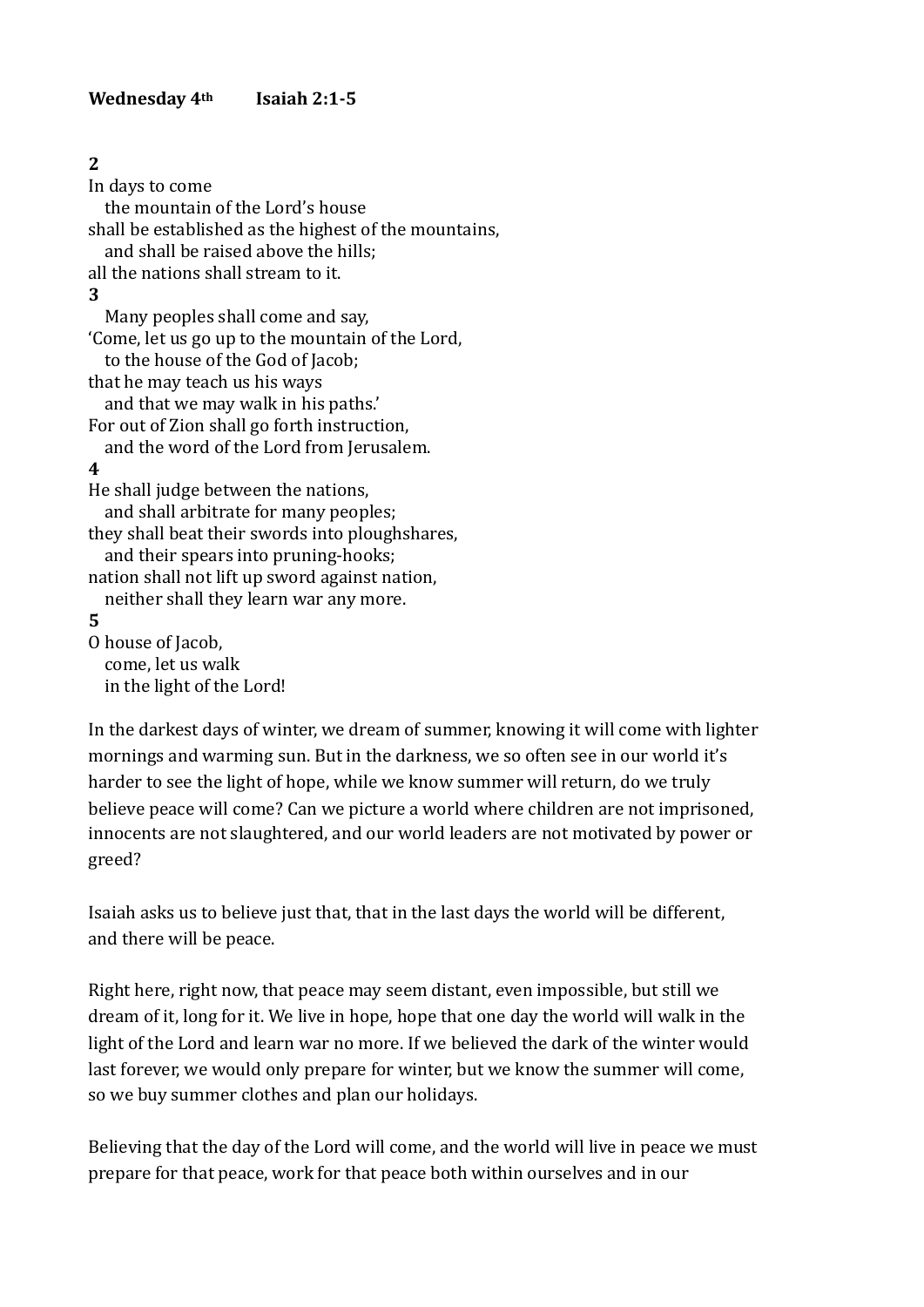relationships with others. We are called to live his way, speak his words of peace and shine a light into the darkness of this world bringing hope to others.

Lord of light we pray that when the darkness seems endless, we may see your light shining through. When the violence seems unstoppable, we may hear your message of *peace and when our lives seem hopeless, we may find our hope in you. Amen*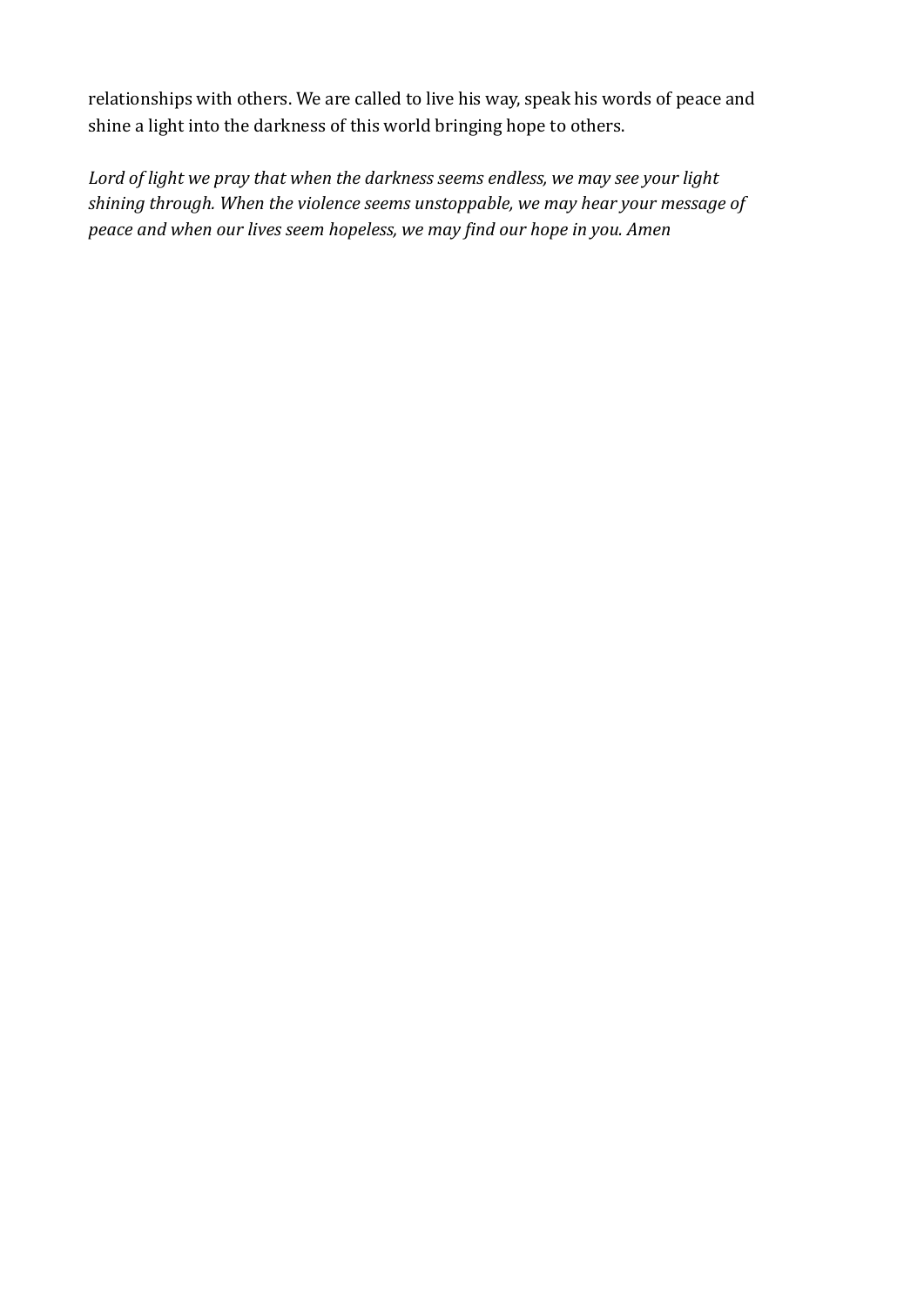#### Thursday 5<sup>th</sup> **Isaiah 4:2-6**

**2** On that day the branch of the Lord shall be beautiful and glorious, and the fruit of the land shall be the pride and glory of the survivors of Israel. **3** Whoever is left in Zion and remains in Jerusalem will be called holy, everyone who has been recorded for life in Jerusalem, **4** once the Lord has washed away the filth of the daughters of Zion and cleansed the bloodstains of Jerusalem from its midst by a spirit of judgement and by a spirit of burning. **5** Then the Lord will create over the whole site of Mount Zion and over its places of assembly a cloud by day and smoke and the shining of a flaming fire by night. Indeed, over all the glory there will be a canopy. 6 It will serve as a pavilion, a shade by day from the heat, and a refuge and a shelter from the storm and rain.

Immediately prior to this passage, Isaiah talks about the disintegration of society in and around Jerusalem as the result of war and conflict, but also as a result of the people abandoning God. People may have asked "where is God in this disaster" and Isaiah is quick to reply that God has not abandoned his people, however dire the situation may seem. He is in the midst of it, binding up the broken-hearted and washing away their dirt and their disgrace. The concept of remnant is important to Isaiah. Many have been lost to the true faith, just as many have been lost in battle. A faithful few remain. They will be called holy  $(v3)$ , set apart, dedicated to God.

In our world today, as we talk also about the disintegration of society and the natural and unnatural disasters which we face, we are called to be a holy and distinctive people. Jesus calls us to be salt and light - purifying and improving the world in which we live. We are called to make a difference in the lives of those around us and pray for those beyond our horizons. In this season, we remember that it is not the powerful and wealthy who can change the world, but it is the incarnate Jesus Christ, born in a stable - through him we see the glory of God and through him we are called to be holy.

Lord God, we thank you that you call us to be holy, your children. Use us, we pray, to shed light in darkness, to build up the broken hearted and to glorify your name. Amen.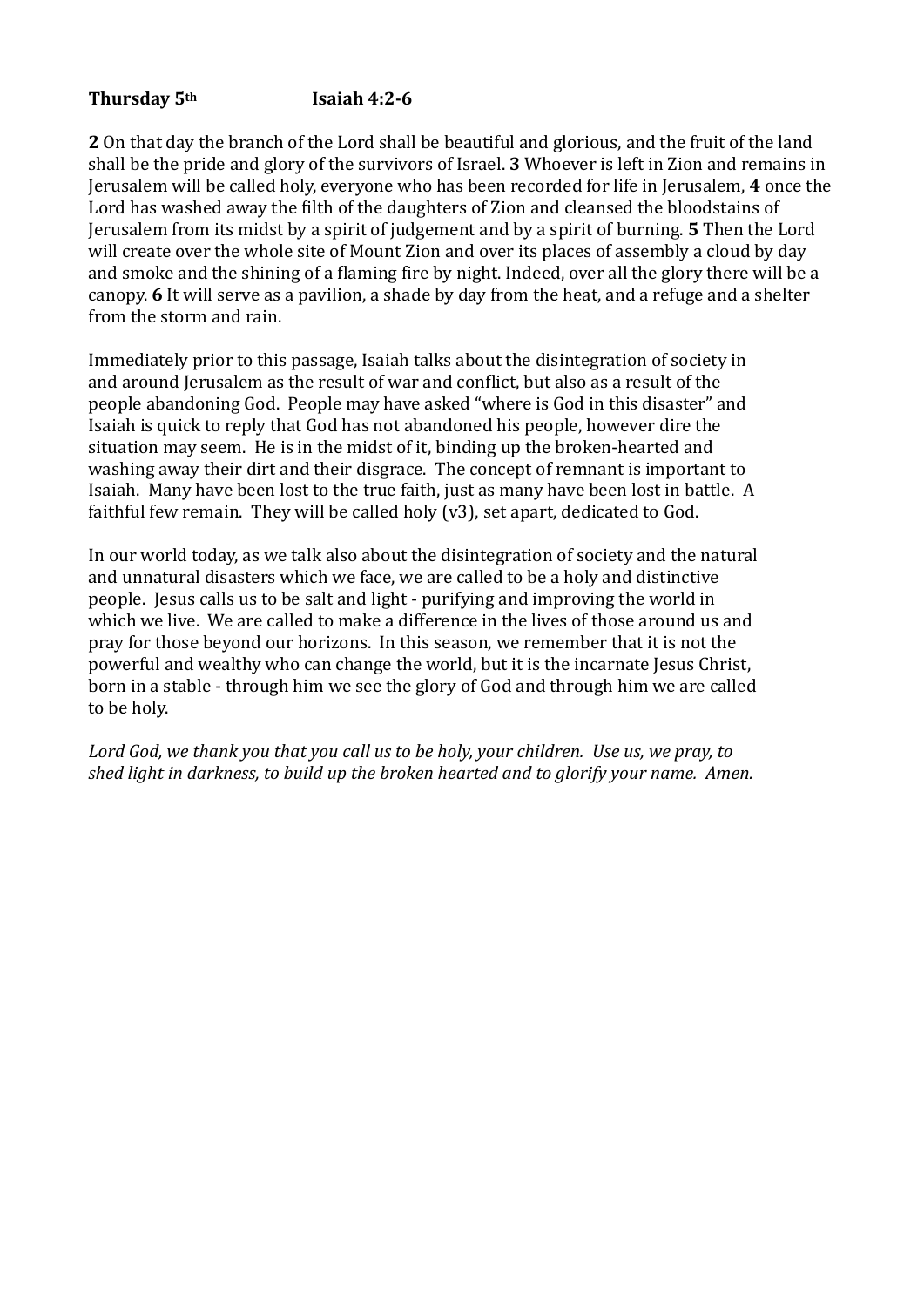#### **Friday 6th Isaiah 6:1-8**

**6** In the year that King Uzziah died, I saw the Lord sitting on a throne, high and lofty; and the hem of his robe filled the temple. **2** Seraphs were in attendance above him; each had six wings: with two they covered their faces, and with two they covered their feet, and with two they flew. **3** And one called to another and said:

'Holy, holy, holy is the Lord of hosts;

the whole earth is full of his glory.'

**4** The pivots on the thresholds shook at the voices of those who called, and the house filled with smoke. **5** And I said: 'Woe is me! I am lost, for I am a man of unclean lips, and I live among a people of unclean lips; vet my eves have seen the King, the Lord of hosts!'

**6** Then one of the seraphs flew to me, holding a live coal that had been taken from the altar with a pair of tongs. **7** The seraph touched my mouth with it and said: 'Now that this has touched your lips, your guilt has departed and your sin is blotted out.' **8** Then I heard the voice of the Lord saying, 'Whom shall I send, and who will go for us?' And I said, 'Here am I; send me!' 

Entering into this powerful image, we see Isaiah, a man in despair, calling out his vulnerabilities, and then marked by the apparent suffering of searing burning coals upon his lips. Yet through that pain, he is somehow "cauterized", strengthened and transformed and he steps forward to take upon himself the unenviable and inevitably challenging role, of a prophet of God.

Henri Nouwen speaks powerfully to me, of using our pain for good. He said, "When our wounds cease to be a source of shame, and become a source of healing, we have become wounded healers." I don't think that Nouwen is forgetting that for some, woundedness can have very grave consequences indeed, but he highlights that within those who have gone through their personal crucibles of suffering, there lies a greater sensitivity to the pain of others and the possibility of healing, and triumphant release.

Martin Leckebusch, STF 271, speaks of Jesus, our wounded healer, sharing in our suffering and reminds me of the image of the resurrected Christ in the fascinating, yet disturbing, Isenheim Altar piece by Mattias Grunewald. It depicts a resurrection that is born of the horrific, cauterizing crucible of the suffering-cross; complete, beautiful, triumphant, yet wounded, fully identifying with our humanity. So we give thanks for Christ incarnate:

*"Come, broken Victor, condemned to a cross*  how great are the treasures we gain from your loss! *Your* willing agreement to share in our strife *transforms our despair into fullness of life."*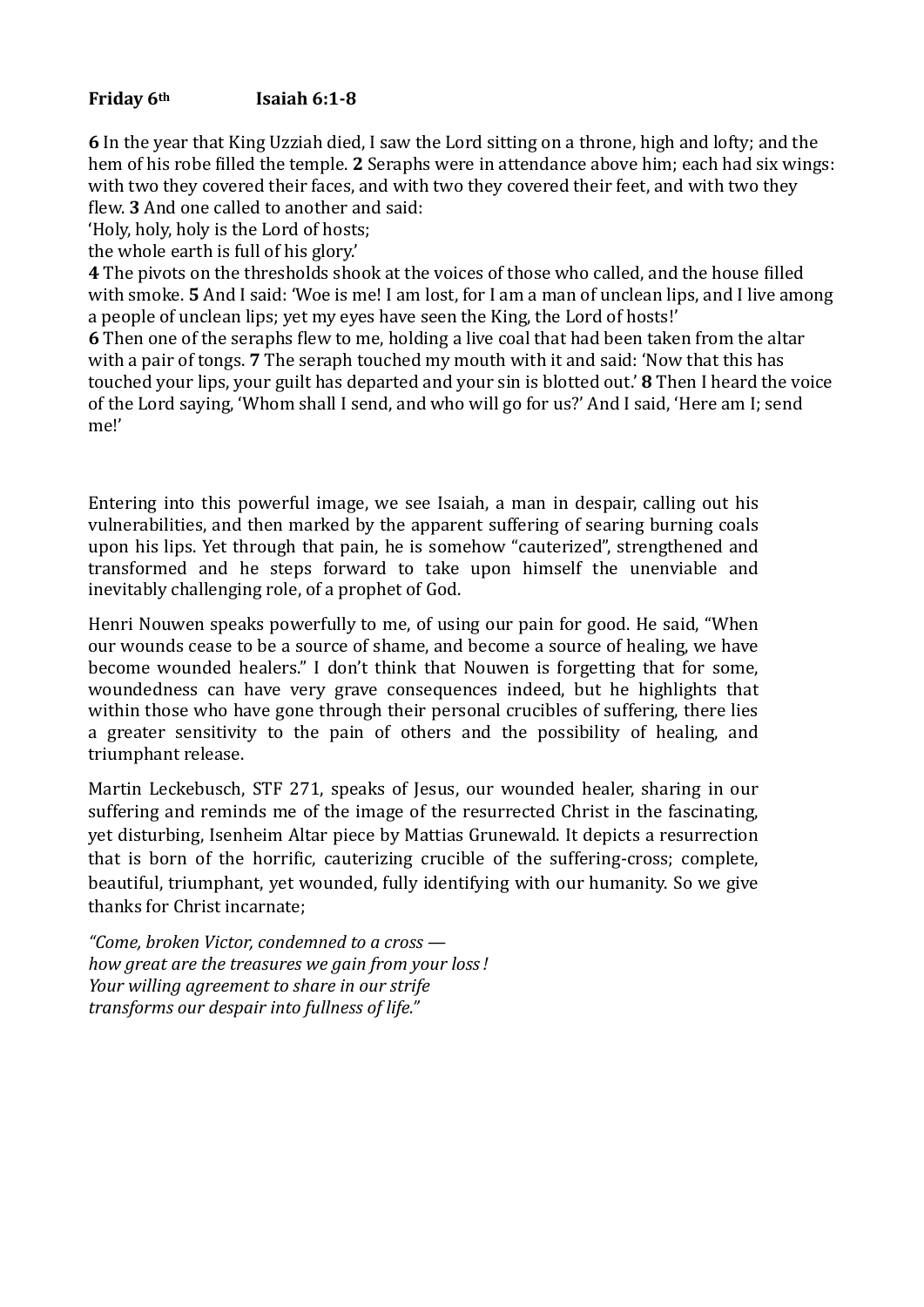# Saturday 7<sup>th</sup> **Isaiah 7:1-14**

**7** In the days of Ahaz son of Jotham son of Uzziah, king of Judah, King Rezin of Aram and King Pekah son of Remaliah of Israel went up to attack Ierusalem, but could not mount an attack against it. 2 When the house of David heard that Aram had allied itself with Ephraim, the heart of Ahaz and the heart of his people shook as the trees of the forest shake before the wind. **3** Then the Lord said to Isaiah, Go out to meet Ahaz, you and your son Shear-jashub, at the end of the conduit of the upper pool on the highway to the Fuller's Field, 4 and say to him, Take heed, be quiet, do not fear, and do not let your heart be faint because of these two smouldering stumps of firebrands, because of the fierce anger of Rezin and Aram and the son of Remaliah. **5** Because Aram—with Ephraim and the son of Remaliah—has plotted evil against vou, saving, **6** Let us go up against Judah and cut off Jerusalem and conquer it for ourselves and make the son of Tabeel king in it; 7 therefore thus says the Lord God: It shall not stand,

and it shall not come to pass.

# **8**

For the head of Aram is Damascus,

and the head of Damascus is Rezin.

(Within sixty-five years Ephraim will be shattered, no longer a people.) **9** 

The head of Ephraim is Samaria,

and the head of Samaria is the son of Remaliah.

If you do not stand firm in faith.

you shall not stand at all.

**10** Again the Lord spoke to Ahaz, saving, **11** Ask a sign of the Lord vour God; let it be deep as Sheol or high as heaven. **12** But Ahaz said, I will not ask, and I will not put the Lord to the test. **13** Then Isaiah[d] said: 'Hear then, O house of David! Is it too little for you to weary mortals, that you weary my God also? **14** Therefore the Lord himself will give you a sign. Look, the young woman[e] is with child and shall bear a son, and shall name him Immanuel.[f]

Don't be put off by all the names of people and places.

This is what was happening. The powerful kingdom of Assyria to the north was threatening its southern neighbours.

These were Aram (Syria),capital Damascus and king Reza: Israel, the northern Jewish kingdom, capital Samaria and king Pekah; Judah, the southern Jewish kingdom, capital Jerusalem and king Ahaz. Isaiah lived in Jerusalem and God spoke to Ahaz through him. Rezin king of Aram and Pekah king of Israel were determined to resist invasion and wanted Judah to join them. Ahaz was reluctant to do this, so Reza and Pekah were planning to overthrow him and put a compliant leader, the son of Tabeel, in his place.

The message from God via Elijah  $(v.3-9)$  was, "Don't be afraid. They will not conquer you if you put your trust in God." Despite Ahaz reluctance to seek a sign from God confirming that he would protect Judah, Ahaz was given a promise - a picture of peaceful and joyful normality. "A young woman is with child and shall bear a son, and shall name him Immanuel" (which means God with us). That this normal event would happen would prove that God was active in Judah. In his gospel, Matthew takes this verse and applies it to the birth of Jesus to Mary. That event showed even more clearly that God is with humankind, and is with us always through his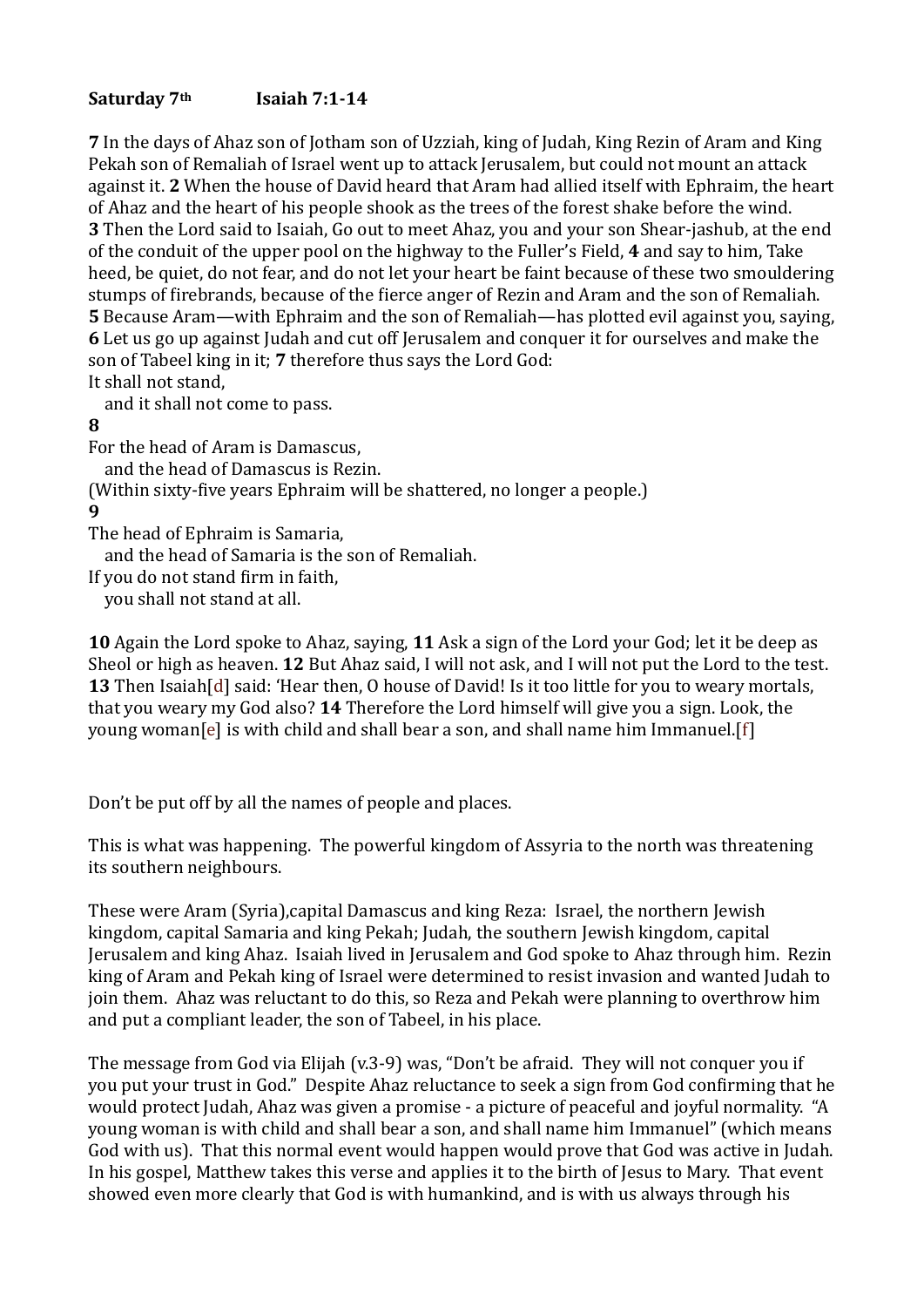spirit. So the message of this passage to us is that always, even in times of difficulty, we should " $\frac{1}{2}$ " stand firm in faith" because God is with us.

*Father God, as we look forward to the celebration of Jesus' birth, may we be truly thankful for* this sign of your love for us and all humankind and of your presence with us always. Help us to *put our trust in you and live our lives guided by your Spirit.* Amen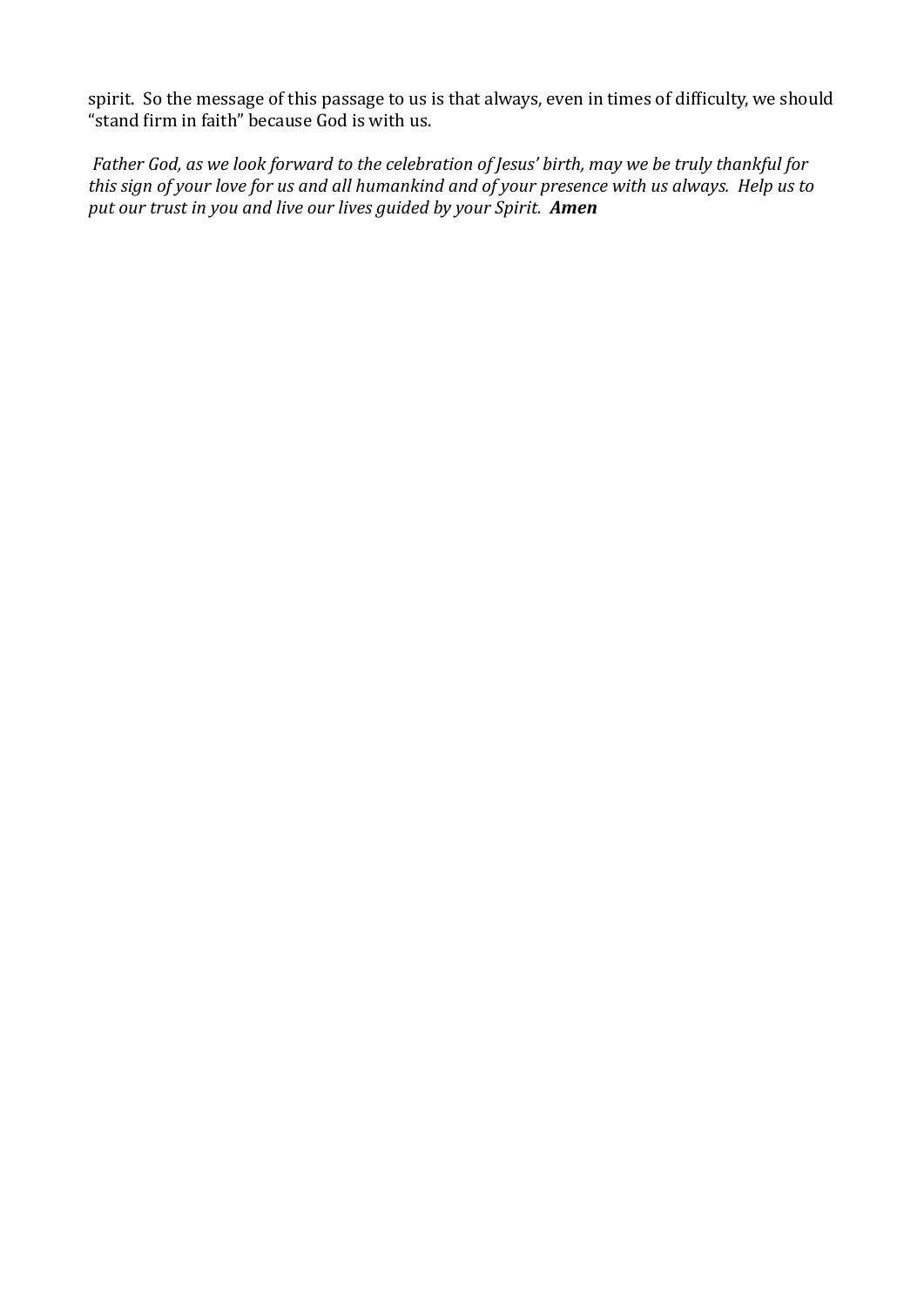#### **Sunday 8th Matthew 3:1-12**

**3** In those days John the Baptist appeared in the wilderness of Judea, proclaiming, 2 'Repent, for the kingdom of heaven has come near.' **3** This is the one of whom the prophet Isaiah spoke when he said.

The voice of one crying out in the wilderness:

"Prepare the way of the Lord,

make his paths straight."'

**4** Now John wore clothing of camel's hair with a leather belt around his waist, and his food was locusts and wild honey. **5** Then the people of Jerusalem and all Judea were going out to him, and all the region along the Jordan, 6 and they were baptized by him in the river Jordan, confessing their sins.

**7** But when he saw many Pharisees and Sadducees coming for baptism, he said to them, 'You brood of vipers! Who warned you to flee from the wrath to come? **8** Bear fruit worthy of repentance. **9** Do not presume to say to yourselves, "We have Abraham as our ancestor"; for I tell you, God is able from these stones to raise up children to Abraham. **10** Even now the axe is lying at the root of the trees; every tree therefore that does not bear good fruit is cut down and thrown into the fire.

**11** T baptize you with water for repentance, but one who is more powerful than I is coming after me; I am not worthy to carry his sandals. He will baptize you with  $[c]$  the Holy Spirit and fire. 12 His winnowing-fork is in his hand, and he will clear his threshing-floor and will gather his wheat into the granary; but the chaff he will burn with unquenchable fire.'

John the Baptist is a 'root and branch' man; a preacher looking for radical conversion. At one level, that means that the repentance he demands requires an ethical response, and one that goes more than skin-deep. If someone says they have turned away from evil, and turned towards God, the reality of that change needs to be seen in a life lived differently, one closer to the life God means us to live.

As a mark of this repentance, John administered baptism. His followers were many, and their influence persisted beyond the New Testament period. But John never thought of himself as anything other than a forerunner, one who prepares the ground for someone immeasurably 'mightier' than he. Thus, while the baptism John performed was symbolic, the outward sign of repentance, he looked forward with the prophets – with Isaiah, for example – to 'the Spirit poured upon us from on high' (Isa.  $32:15$ ); and with Malachi to the 'refiner's fire' (3:2); both Spirit and fire to purify and cleanse, creating true holiness of heart.

Here, says John, is the work of the one 'whose sandals I am not worthy to carry'; in whose challenge is both judgement and salvation; in whom the Messianic age has come: Jesus of Nazareth. 

Lord, make our repentance real; help us to live out what it means, and to know the security of *your forgiveness and love. Let our lives point to you, so that people may come to know you as* Saviour and friend. Amen.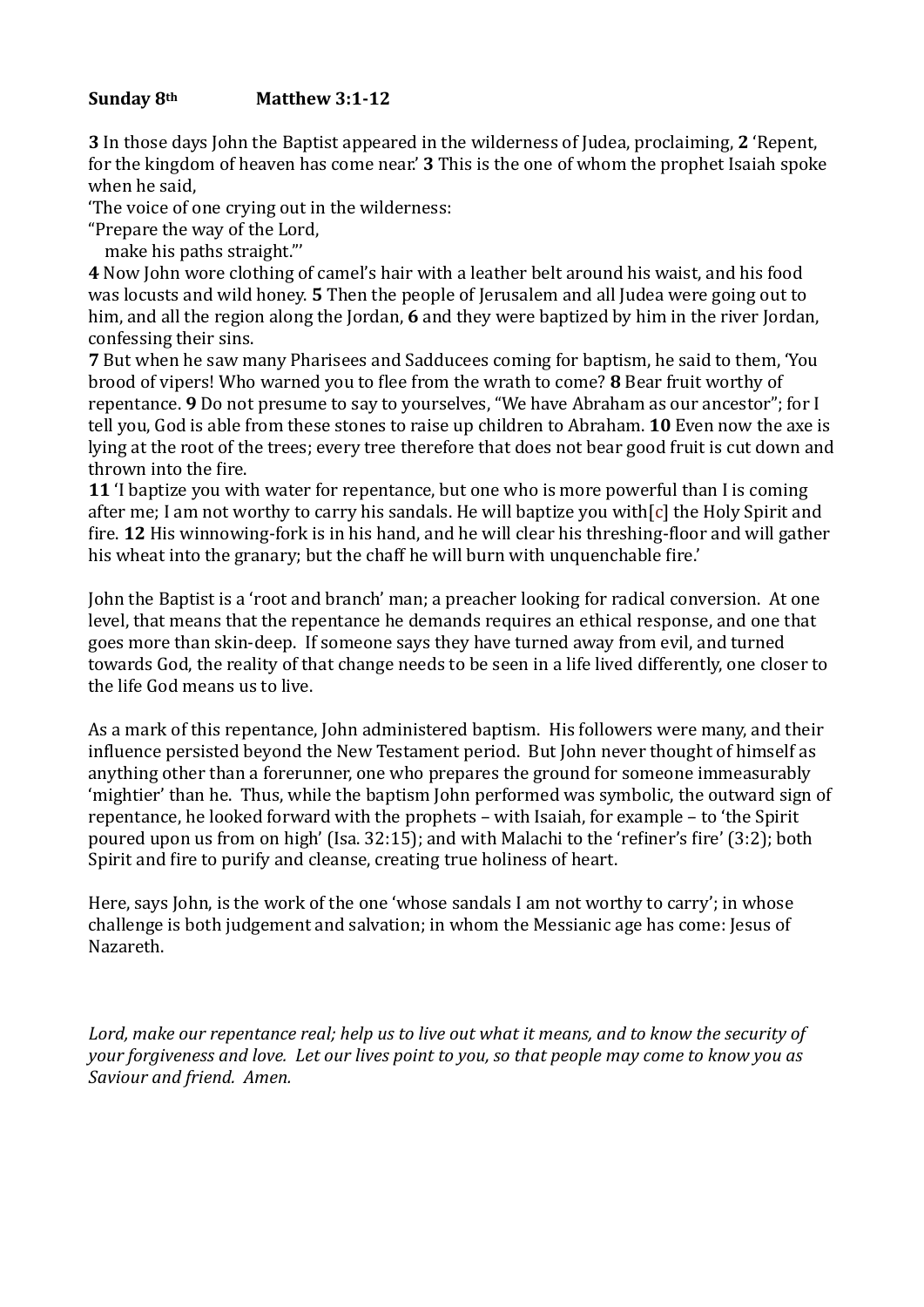### Monday 9<sup>th</sup> Ephesians 1:3-6, 11-12

**3** Blessed be the God and Father of our Lord Jesus Christ, who has blessed us in Christ with every spiritual blessing in the heavenly places, 4 just as he chose us in Christ before the foundation of the world to be holy and blameless before him in love. **5** He destined us for adoption as his children through Jesus Christ, according to the good pleasure of his will, 6 to the praise of his glorious grace that he freely bestowed on us in the Beloved.

**11** In Christ we have also obtained an inheritance, having been destined according to the purpose of him who accomplishes all things according to his counsel and will, 12 so that we, who were the first to set our hope on Christ, might live for the praise of his glory.

Count your blessings. God blesses us in so many ways and in so many different circumstances. I have a mental picture of Jesus standing on the mountain and seeing various groups of people: some in low spirits, a family in mourning, meek ones who expect nothing, kind people who show mercy to others, someone else settling an argument and people persecuted for what they believe. Jesus has a blessing for all of them.

Jesus told the disciples, "You did not choose me, but I chose you and appointed you to go and bear fruit". Others have spoken of the grace of God that goes before us. Paul was particularly conscious it was that God had chosen him and that God had given him a task to perform. But what a challenge: to be holy and blameless in God's sight! A noble aspiration  $-$  but I do not see myself as either. Paul reminded the Romans that "While we were still sinners, Christ died for us". I am the prodigal who says, "I am no longer worthy to be called your son".

It is important for Christians to encourage one another in their discipleship. Here Paul offers us a reminder of both the privilege and the responsibility of being faithful servants.

God be praised!

To God be the glory! Great things he has done! So loved he the world that he gave us his Son, who yielded his life an atonement for sin, and opened the life-gate that all may go in.

*Praise the Lord! Praise the Lord!* Let the earth hear his voice! Praise the Lord! Praise the Lord! Let the people rejoice! *O come to the Father, through Jesus the Son;* and give him the glory – great things he has done!

*Fanny Crosby (1820-1915)*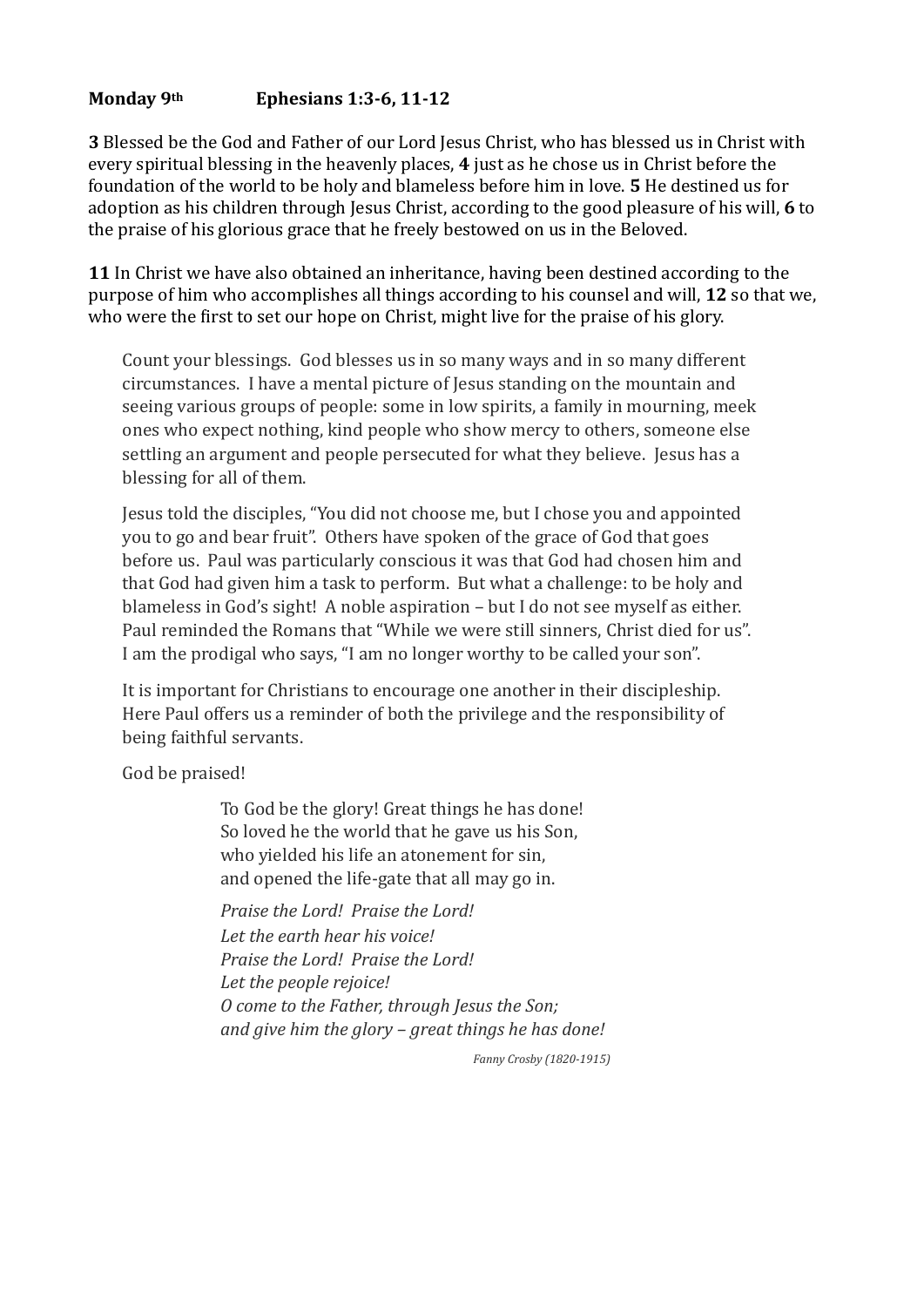#### Tuesday 10<sup>th</sup> **Isaiah 11:1-10**

**11**  A shoot shall come out from the stock of Jesse. and a branch shall grow out of his roots. **2**  The spirit of the Lord shall rest on him, the spirit of wisdom and understanding. the spirit of counsel and might, the spirit of knowledge and the fear of the Lord. **3**  His delight shall be in the fear of the Lord. He shall not judge by what his eyes see, or decide by what his ears hear; **4**  but with righteousness he shall judge the poor, and decide with equity for the meek of the earth; he shall strike the earth with the rod of his mouth, and with the breath of his lips he shall kill the wicked. **5**  Righteousness shall be the belt around his waist, and faithfulness the belt around his loins. **6**  The wolf shall live with the lamb, the leopard shall lie down with the kid, the calf and the lion and the fatling together. and a little child shall lead them. **7**  The cow and the bear shall graze. their young shall lie down together; and the lion shall eat straw like the ox.

# **8**

The nursing child shall play over the hole of the asp.

and the weaned child shall put its hand on the adder's den.

# **9**

They will not hurt or destroy

on all my holy mountain;

for the earth will be full of the knowledge of the Lord

as the waters cover the sea.

**10** On that day the root of Jesse shall stand as a signal to the peoples; the nations shall inquire of him, and his dwelling shall be glorious.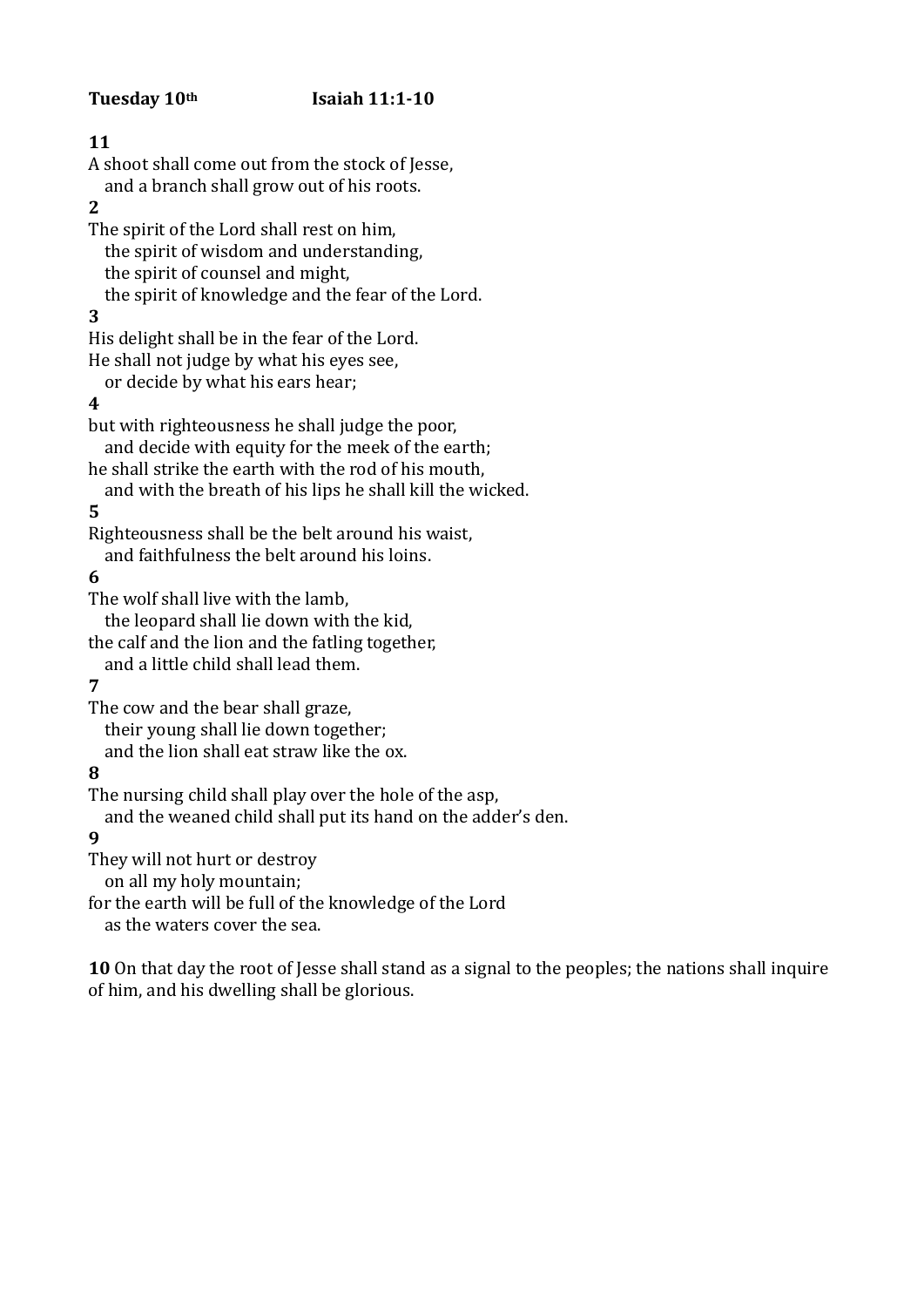In the Hebrew ordering of the books that we refer to as the Old Testament, the books of Kings and Isaiah stand back to back.

The books of Kings end with the sad story of the destruction of Jerusalem and the exile of the Hebrew people. The book of Isaiah deals with the destiny of Jerusalem within the crisis of exile and the promise of what will happen whenGod brings Jerusalem out of exile into a new creation. 

The fruit of Jesse's tree will offer a new way of life - one in which wolves will live with lambs, and little children will lead them.

It will be a time when all will understand what God wants the created world to be, a place of peace, justice and new life. In this passage, he gives us a vision, a magnificent glimpse of this new way of life.

#### *Root of Jesse,*

We pray that you will use each of us to bring about your peaceable kingdom so that all the world *might know true peace. Help us to set the example of your love, your selflessness, your justice and mercy to all. Amen.*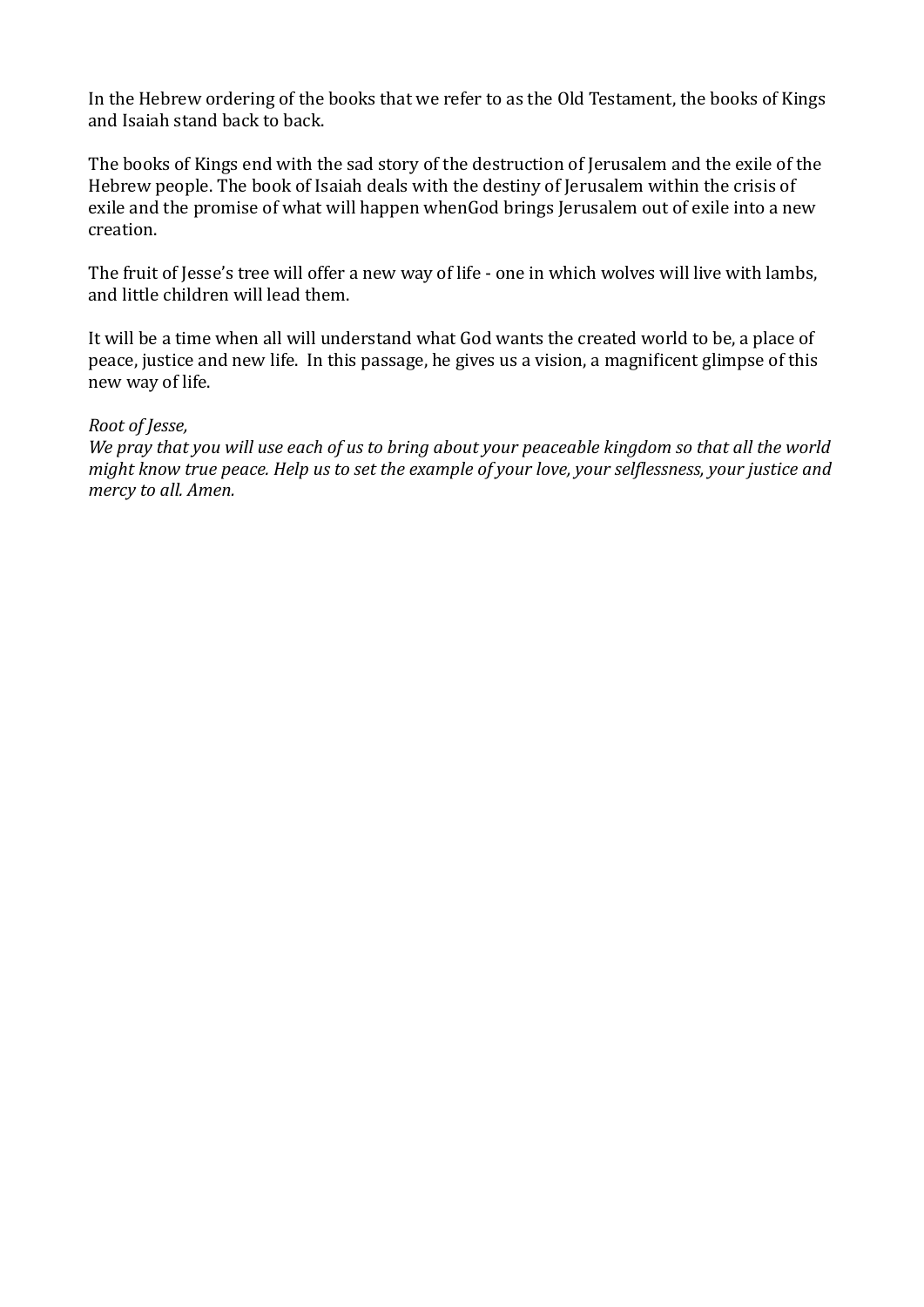#### Wednesday 11<sup>th</sup> Isaiah 25:6-10

#### **6**

a feast of rich food, a feast of well-matured wines, of rich food filled with marrow, of well-matured wines strained clear. **7**  And he will destroy on this mountain the shroud that is cast over all peoples. the sheet that is spread over all nations; **8**  he will swallow up death for ever. Then the Lord God will wipe away the tears from all faces, and the disgrace of his people he will take away from all the earth, for the Lord has spoken. **9** It will be said on that day, Lo, this is our God; we have waited for him, so that he might save us. This is the Lord for whom we have waited; let us be glad and rejoice in his salvation. **10**  For the hand of the Lord will rest on this mountain.

On this mountain the Lord of hosts will make for all peoples

The Moabites shall be trodden down in their place

as straw is trodden down in a dung-pit.

One of the wonderful features of advent is anticipation; 'looking forward'. Advent means 'coming' so we look forward to and anticipate what's to come. We anticipate and get ready for Christmas. We look forward to singing carols celebrating the birth of Jesus and we look forward to good food, presents and festivities, and we thank God for providing us with salvation. 

This passage also looks forward. It is part of what's known as the 'apocalypse of Isaiah'. It has much in common with other apocalyptic literature in the bible, such as the book of Revelation where similar things are foreseen and looked forward to. The themes are also familiar to us from Jesus' life and teaching; the wedding feast, new wine, judgement and end of days.

It is also a powerful precursor of Mary's song of praise in Luke 1; His mercy is for those that fear him, the lowly are lifted up and the hungry filled, the powerful oppressors are sent away. It anticipates and welcomes the salvation of God; death is vanquished, tears are wiped away and a banquet prepared for the coronation feast, or wedding feast, the joining of the bride of Christ (a picture of the church) and the lamb of God presented in Revelation as the city, the new Jerusalem coming down from heaven. This is what we look forward to. All is available to those who put their trust in him, it is their vindication and reward, and rejoicing is the order of the day.

*Father,* as we look forward to celebrating the birth of your son, and as we anticipate his coming again, help us to put our trust in him and fill us with joy in him for he is our shield and our very *great reward. Amen*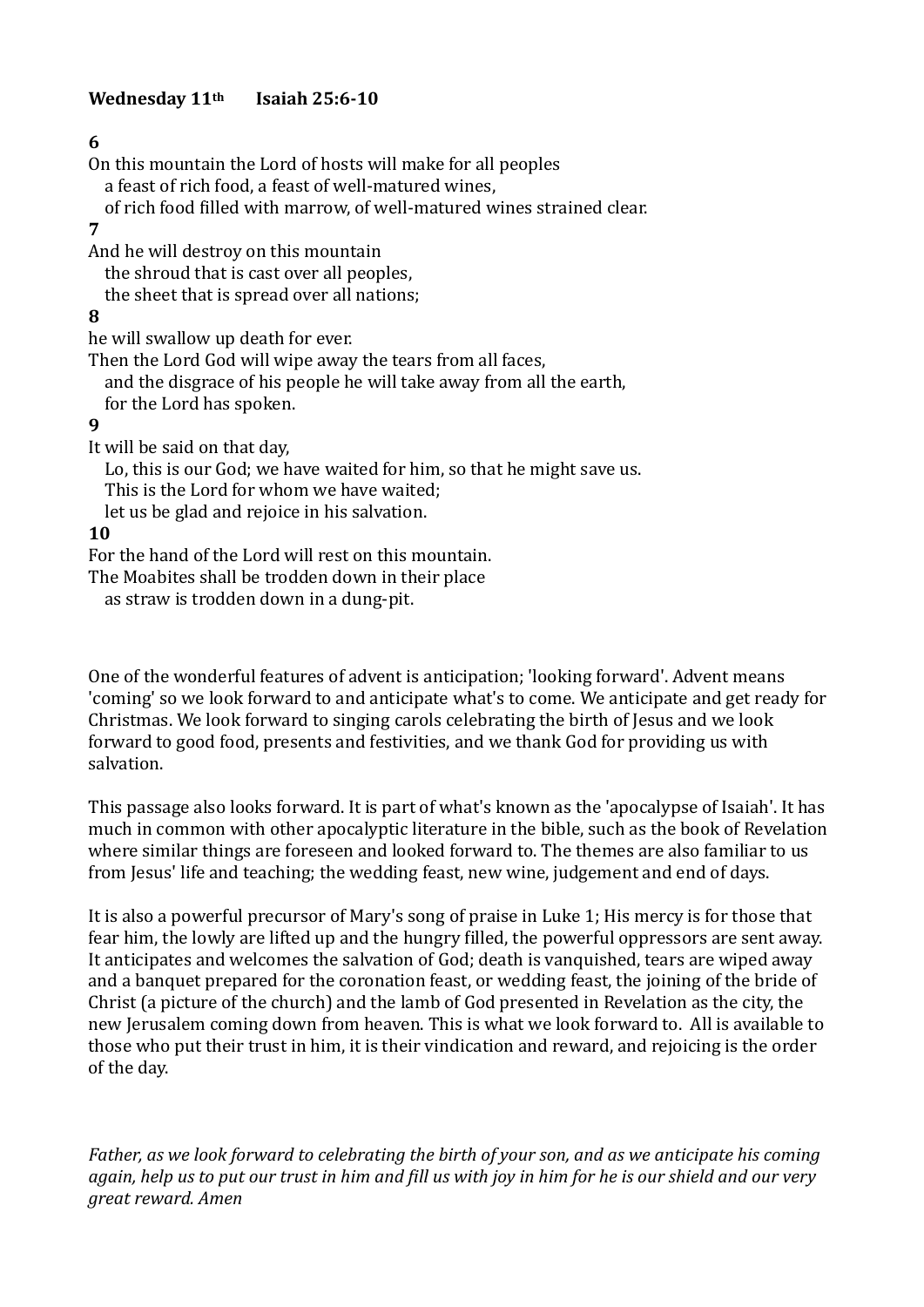#### Thursday 12<sup>th</sup> Isaiah 26:1-9

**26** On that day this song will be sung in the land of Judah: We have a strong city: he sets up victory like walls and bulwarks. **2**  Open the gates, so that the righteous nation that keeps faith may enter in. **3**  Those of steadfast mind you keep in peace in peace because they trust in you. **4**  Trust in the Lord for ever, for in the Lord God[a] you have an everlasting rock. **5**  For he has brought low the inhabitants of the height: the lofty city he lays low. He lays it low to the ground, casts it to the dust. **6**  The foot tramples it. the feet of the poor, the steps of the needy. **7**  The way of the righteous is level: O Just One, you make smooth the path of the righteous. **8**  In the path of your judgements, O Lord, we wait for you; your name and your renown are the soul's desire. **9** My soul yearns for you in the night, my spirit within me earnestly seeks you. For when your judgements are in the earth, the inhabitants of the world learn righteousness.

Today's reading could have been a psalm. Words of someone who has confidence in God. There is not a 'why?' in sight.

Isaiah knows the Lord as the Rock Eternal. We can see the words of experience from a man who has had a hard time and found the God had not abandoned him.

Isaiah understands the meaning of Salvation and finds it in the city of God. Walls and ramparts are defensive structures: like the Shield of Faith which is able to quench the fiery darts or flaming arrows. He knows the power of evil: and the need to have a sure defence.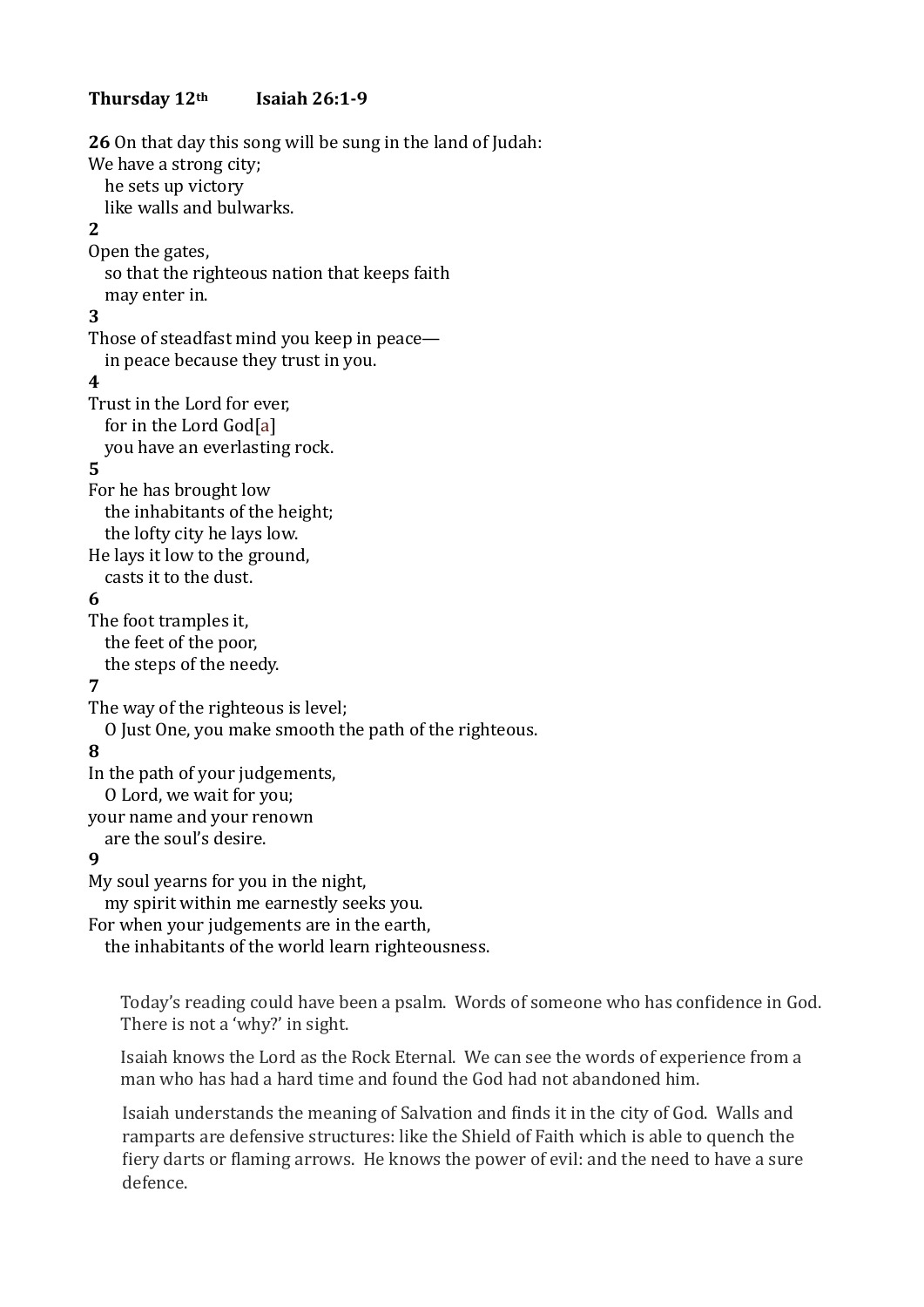Here is a soul that yearns for God in the night. The time when doubt and sorrow invade the soul: when problems seem their worst.

Jesus told his disciples that they would experience persecution. The way of the righteous is **not** always smooth. Scripture tells the stories of people who trusted the Lord.

This trust is coupled with a belief that justice and mercy will eventually triumph. Verses 5 and 6 anticipate The Magnificat humbling those who dwell on high. Isaiah looks forward to the day of God's judgment coming and people learning righteousness.

Jesus speaks of those who hunger and thirst after righteousness: they will be filled. In the morning Isaiah's spirit longs for God.

We sing the line "My spirit longs for thee, O Living Word!" Are you an evening or a morning person? Either way, trust the Lord.

# *Prayer by Thomas Aquinas (1225-1274)*

Give us, O Lord, a steadfast heart, which no unworthy affection may drag downwards, give us an unconquered heart, which no tribulation may wear out; give us an upright heart, which no unworthy purpose may tempt aside. Bestow upon us also, O Lord our God, understanding to know you, diligence to seek you, wisdom to find you and a faithfulness that may finally embrace you; Through Jesus Christ our Lord. Amen.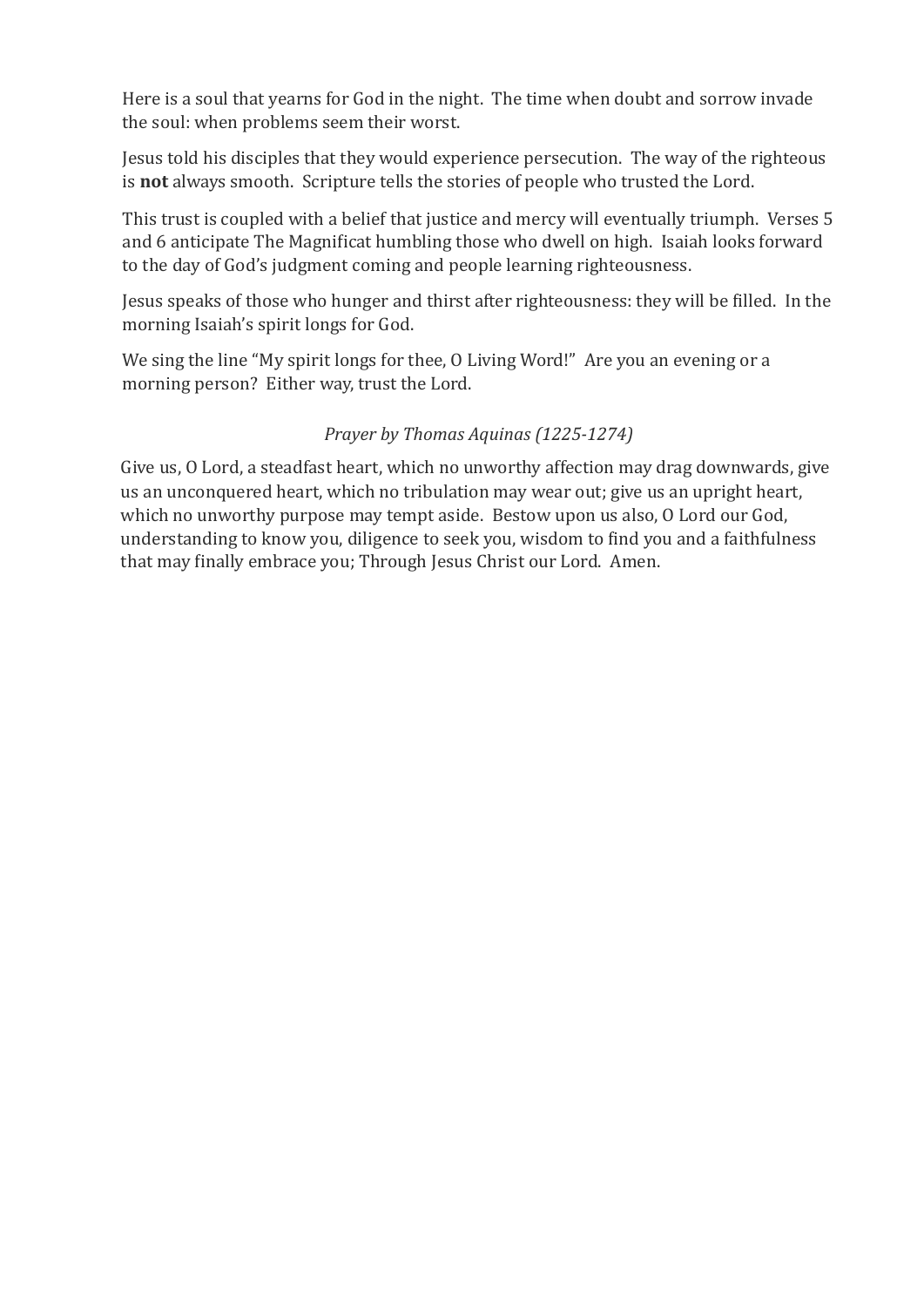#### **Friday 13th Isaiah 30:19-26**

**19** Truly, O people in Zion, inhabitants of Jerusalem, you shall weep no more. He will surely be gracious to you at the sound of your cry; when he hears it, he will answer you. **20** Though the Lord may give you the bread of adversity and the water of affliction, yet your Teacher will not hide himself any more, but your eyes shall see your Teacher. 21 And when you turn to the right or when you turn to the left, your ears shall hear a word behind you, saying, 'This is the way; walk in it.' 22 Then you will defile your silver-covered idols and your gold-plated images. You will scatter them like filthy rags; you will say to them, 'Away with you!' **23** He will give rain for the seed with which you sow the ground, and grain, the produce of the ground, which will be rich and plenteous. On that day your cattle will graze in broad pastures; **24** and the oxen and donkeys that till the ground will eat silage, which has been winnowed with shovel and fork. 25 On every lofty mountain and every high hill there will be brooks running with water—on a day of the great slaughter, when the towers fall. 26 Moreover, the light of the moon will be like the light of the sun, and the light of the sun will be sevenfold, like the light of seven days, on the day when the Lord binds up the injuries of his people, and heals the wounds inflicted by his blow.

This is one of those Bible passages which, on first reading, seems to have little to do with the life that we live today in 2019. Written about 700BC, it is set within a collection of prophecies about the destruction of Jerusalem and the fall of Judah. But we are here in the UK, looking forward to Christmas, so what has it to do with us?

However, for the first time in 200 years, and at the time of writing, we are in the midst of a campaign that will end in a December general election, and, in a country that feels more fractured and divided than we have ever known it. An election that we are told will 'settle Brexit' one way or the other. Depending on when you read this, we may know the outcome and may, or may not, feel more hopeful that our country will begin to heal itself and, as Isaiah stated: "*you shall weep no more".* 

Isaiah, though, is also giving a deeply personal message about a gracious God who hears his people cry and responds. A God who wants to be seen and heard. This is where we DO understand, despite the huge differences between us and those first hearers of this prophecy, because we look forward to celebrating the greatest of gifts, a God we can see in Jesus and hear through Jesus. A God who, through his Spirit, is always behind us gently urging us on "This is the way; walk in it."

*Gracious God, may we recognise anew the trust you place in us as your people when we recognise and accept your gift of Jesus. May we remember that the gift is given not to keep, but so that we will share it with others. In this Advent help us to see and seize an opportunity to share the story of our loving God, who wants to be seen and heard, and the joy and peace that came when we found the way and walked in it. Amen*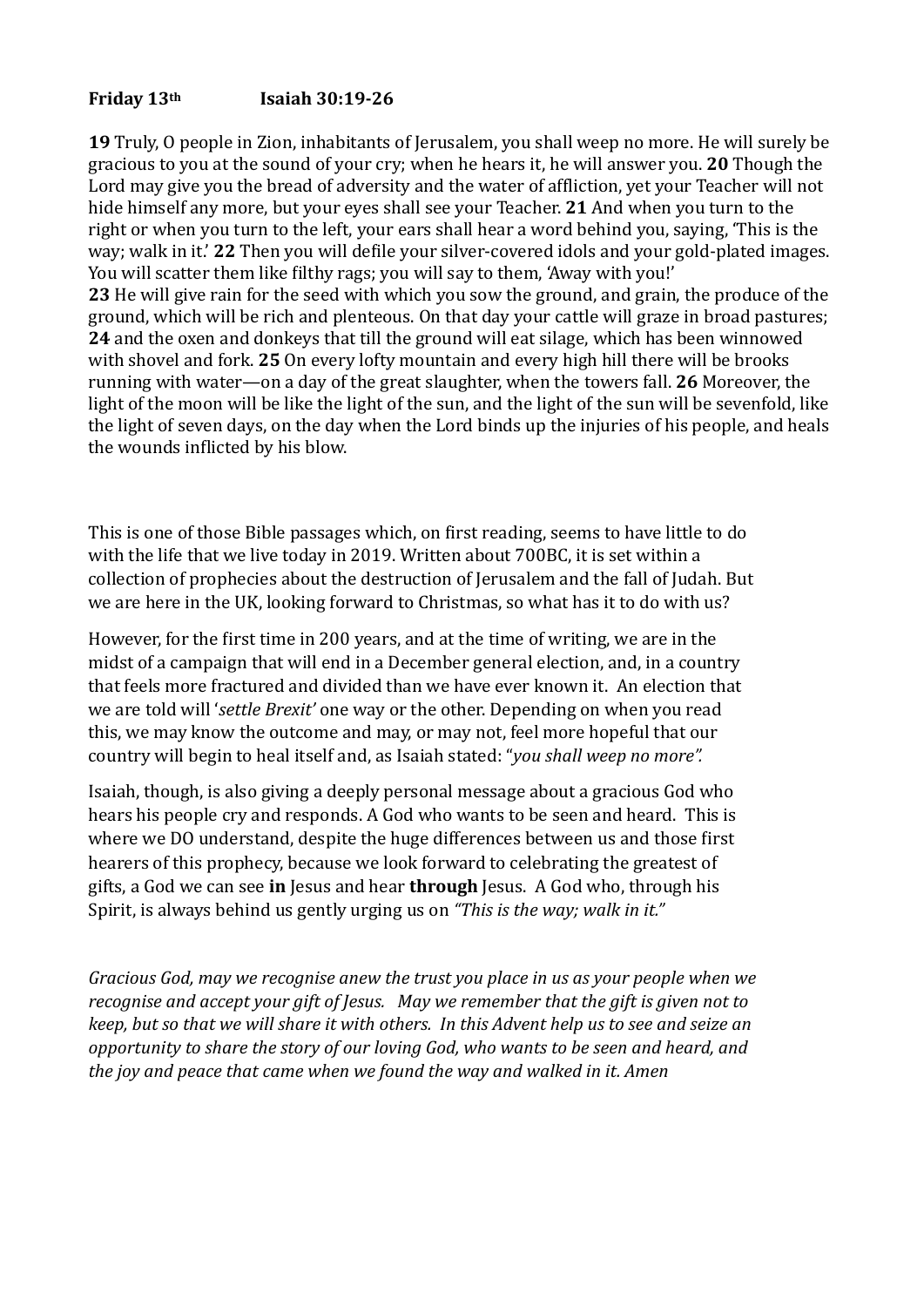#### Saturday 14<sup>th</sup> **Isaiah** 35:1-10

The wilderness and the dry land shall be glad, the desert shall rejoice and blossom: like the crocus 2 it shall blossom abundantly, and rejoice with joy and singing.

The glory of Lebanon shall be given to it, the majesty of Carmel and Sharon.

They shall see the glory of the Lord, the majesty of our God.

#### **3**

Strengthen the weak hands,

and make firm the feeble knees.

#### **4**

Say to those who are of a fearful heart, 'Be strong, do not fear!

Here is your God.

He will come with vengeance,

with terrible recompense.

He will come and save you.'

# **5**

Then the eyes of the blind shall be opened, and the ears of the deaf unstopped;

#### **6**

then the lame shall leap like a deer, and the tongue of the speechless sing for joy. For waters shall break forth in the wilderness, and streams in the desert; **7**  the burning sand shall become a pool, and the thirsty ground springs of water; the haunt of jackals shall become a swamp, the grass shall become reeds and rushes. **8**  A highway shall be there,

and it shall be called the Holy Way; the unclean shall not travel on it,

but it shall be for God's people;

no traveller, not even fools, shall go astray.

#### **9**

No lion shall be there,

nor shall any ravenous beast come up on it; they shall not be found there,

but the redeemed shall walk there.

#### **10**

And the ransomed of the Lord shall return, and come to Zion with singing;

everlasting joy shall be upon their heads;

they shall obtain joy and gladness,

and sorrow and sighing shall flee away.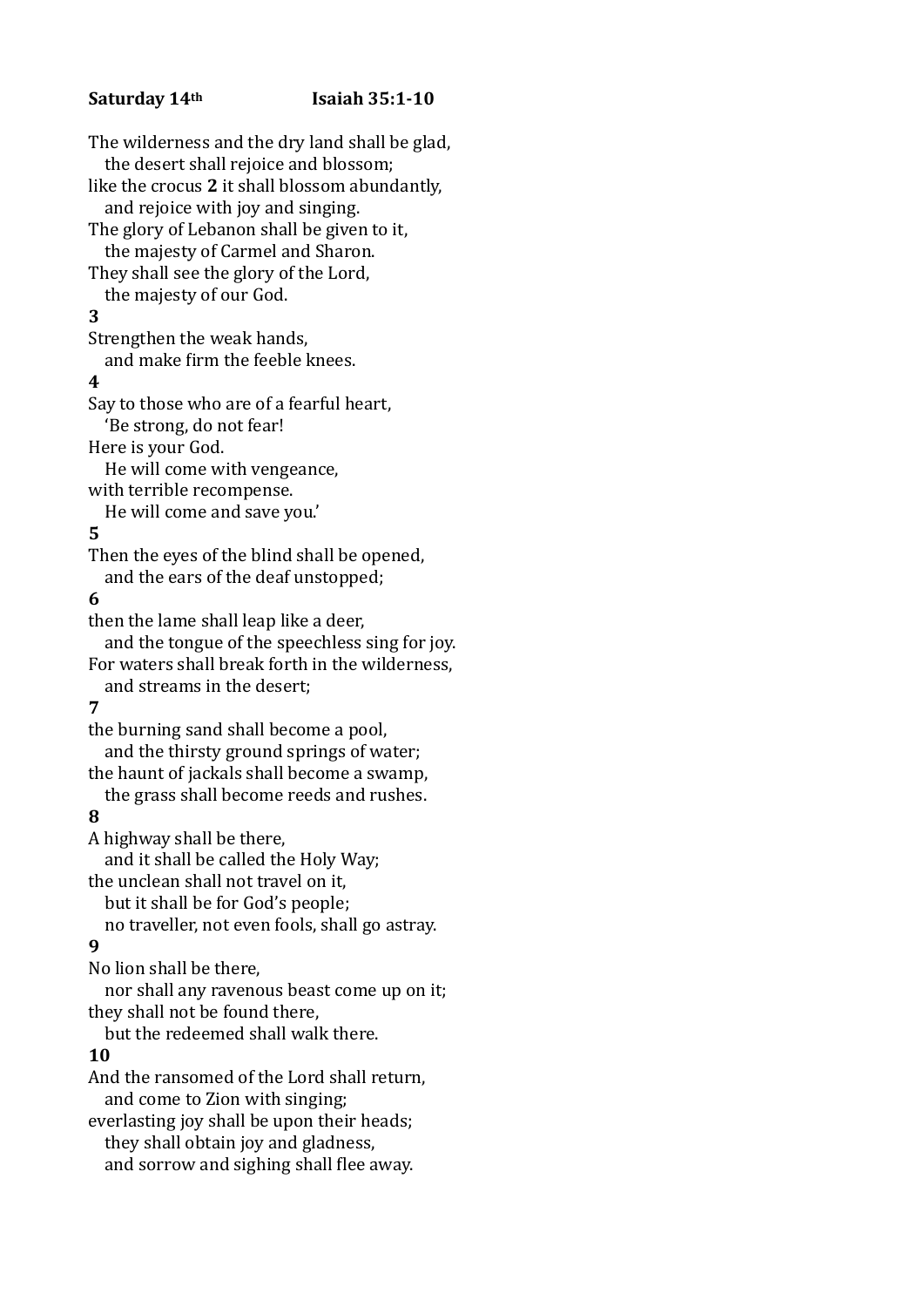I find it impossible to read this poetic passage without smiling as the joy it describes fills my heart with hope and happiness.

Our reading starts in the wilderness, a place where we are completely dependent on God to provide for our every need. There is no water, no food, no shelter, but we don't need to worry because God is with us. He provided the Israelites with manna for forty years as they wandered in the desert. He provided John the Baptist with locusts and wild honey as he ministered in the desert. He looked after Jesus when he was tempted in the desert for forty days and nights.

Then, amazing news! God is sending His Son to save His people! The desert will become a place of vibrant colour and life. He will give sight to the blind, the deaf will hear, the lame will leap and the dumb will shout for joy!

Jesus, the living water, the way, the truth and the life, is about to be born. As long as the people of God walk with Him, they will have nothing to fear. The wicked will not travel with them and no wild animal will harm them. They will enter the City of God with singing and everlasting joy. 

As we journey together through this period of Advent, let us travel with joy and thanksgiving in our hearts as we prepare to celebrate Jesus' birth at Christmas.

Loving Lord, as we travel through the wilderness of life, in all our trials and tribulations we know that You are there beside us. Help us to seek the Way of Holiness as we walk with You, that we *may come at last to that wonderful place of gladness and joy. Amen.*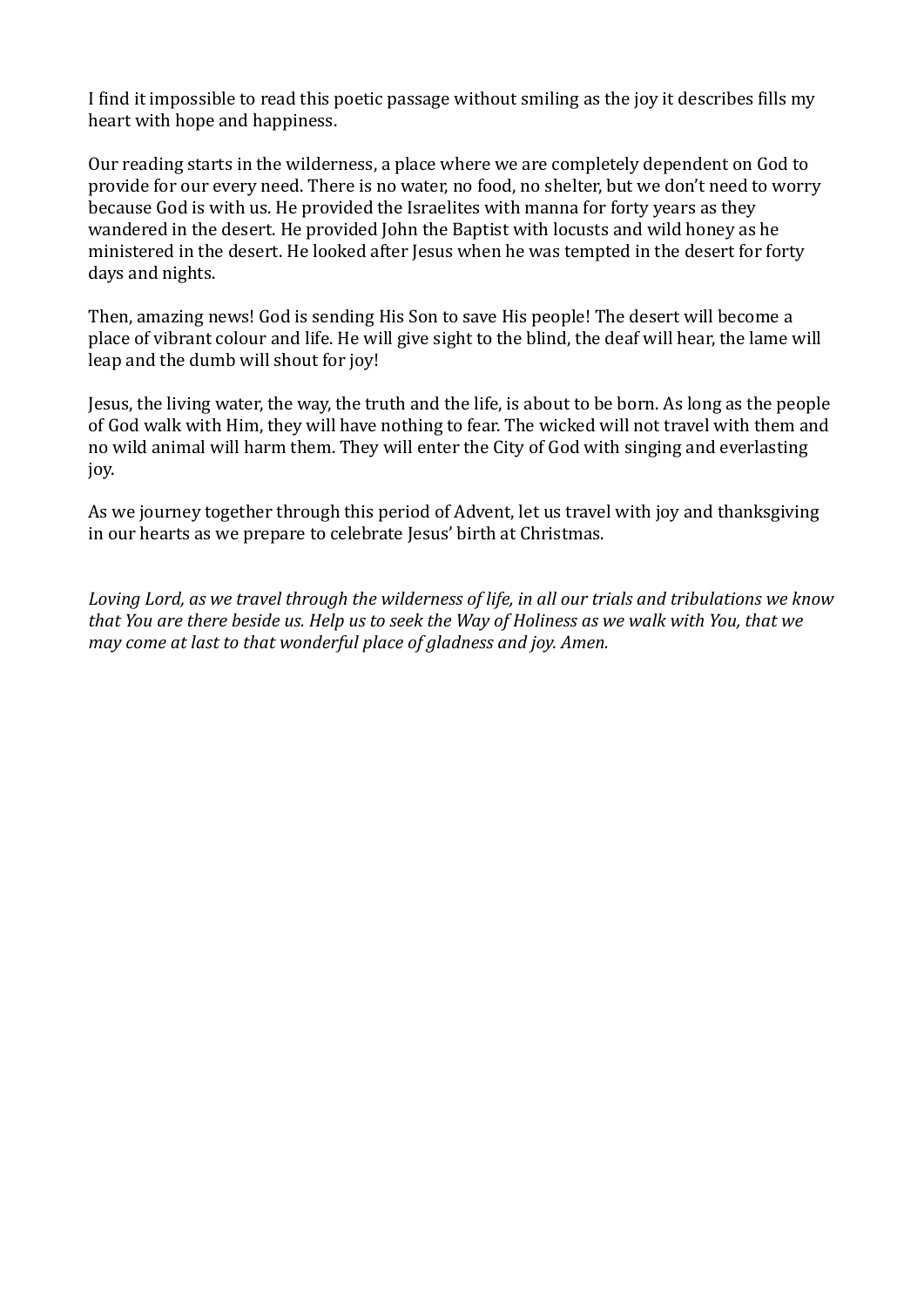#### Sunday 15<sup>th</sup> Matthew 11:2-11

**2** When John heard in prison what the Messiah was doing, he sent word by his disciples **3** and said to him, 'Are you the one who is to come, or are we to wait for another?' 4 lesus answered them, 'Go and tell John what you hear and see: **5** the blind receive their sight, the lame walk, the lepers are cleansed, the deaf hear, the dead are raised, and the poor have good news brought to them. 6 And blessed is anyone who takes no offence at me.'

**7** As they went away, Jesus began to speak to the crowds about John: 'What did you go out into the wilderness to look at? A reed shaken by the wind? **8** What then did you go out to see? Someone dressed in soft robes? Look, those who wear soft robes are in royal palaces. **9** What then did you go out to see? A prophet? Yes, I tell you, and more than a prophet. **10** This is the one about whom it is written,

"See, I am sending my messenger ahead of you,

who will prepare your way before you."

**11** Truly I tell you, among those born of women no one has arisen greater than John the Baptist; yet the least in the kingdom of heaven is greater than he.

Our hearts and minds can be in conflicting spaces. Thus it was with Paul. He had preached about the coming of one greater than him and had then baptised that same person – namely Jesus, the Messiah. And yet... Now in prison, Paul sent two of his own disciples to question Jesus. "Are you really the one we have been waiting for, or should we be looking elsewhere?"

Jesus didn't give a straight answer, but just told Paul's disciples to go and tell Paul of what they had heard and what they had seen, and went on to give them examples of what that might be.

Maybe Paul had expected the Messiah to act in very different ways to what he had heard from others about what Jesus was saying and doing. Paul needed to know that what he had been saying about the one who was to come after him was true, and somehow from within prison he doubted. His heart and his head were in very different places. When that is true of us, when our hearts and minds are in different places, we cannot be at peace. 

As we wait, may we do all we can to bring our hearts and minds together, and thus be at peace. May we be certain of what it is, who it is, that we are waiting for this Advent.

*Jesus, in this time of Advent, we wait with love in our hearts. We know that we are loved* with a love that is beyond our understanding, and yet at times we have doubts. May your *words and actions that we read of within the bible give us the good news we need to hear,* and may our hearts and minds be as one. Amen.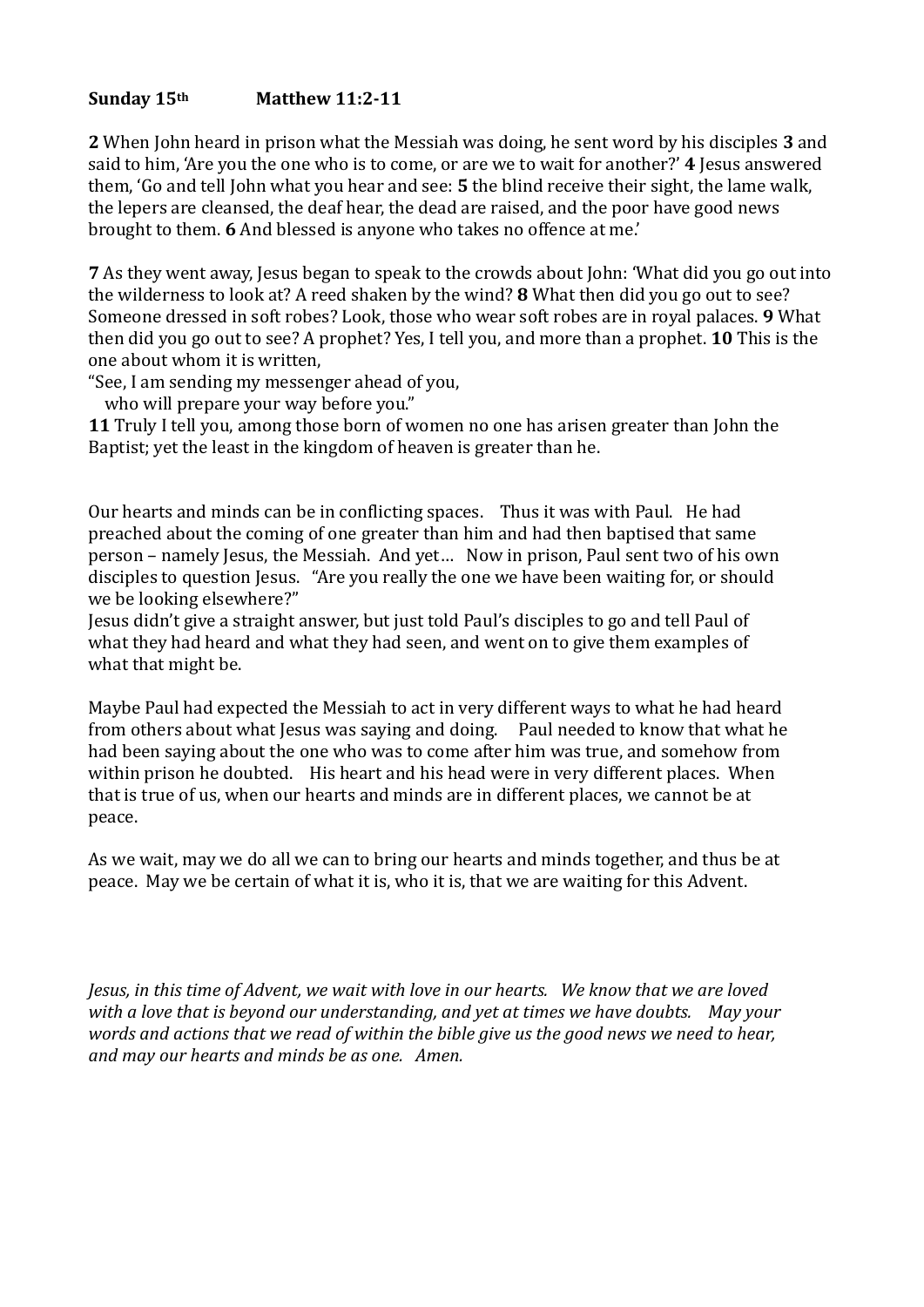#### **Monday 16th Isaiah 56:1-3, 6-8**

Thus says the Lord: Maintain justice, and do what is right. for soon my salvation will come. and my deliverance be revealed. **2**  Happy is the mortal who does this. the one who holds it fast, who keeps the sabbath, not profaning it, and refrains from doing any evil. **3**  Do not let the foreigner joined to the Lord say, 'The Lord will surely separate me from his people'; and do not let the eunuch say,

'I am just a dry tree.'

# **6**

And the foreigners who join themselves to the Lord, to minister to him, to love the name of the Lord. and to be his servants, all who keep the sabbath, and do not profane it, and hold fast my covenant-**7**  these I will bring to my holy mountain, and make them joyful in my house of prayer; their burnt-offerings and their sacrifices will be accepted on my altar; for my house shall be called a house of prayer for all peoples. **8**  Thus says the Lord God, who gathers the outcasts of Israel,

I will gather others to them besides those already gathered.

Isaiah, speaking to the Jews, the 'faithful', also includes 'foreigners'. These are those who are excluded from the covenant and the temple by reason of birth or religion, or have 'damaged' themselves, like the eunuchs. Many today are 'damaged' in some way, either self-inflicted by addictions, behaviours or the pursuit of destructive lifestyles. Or they have been damaged by others and perhaps have damaged others themselves. Nevertheless, a wound is still a wound (even if self-inflicted) and requires healing. Many are in need of the healing which comes from God, but feel excluded. Many Christians, too, rather than encourage and welcome them, also feel like excluding them.

This is not God's way. Through Isaiah he welcomes them. God is not simply for those who are born into it, or those who appear perfect. God is for those who *join* themselves to him.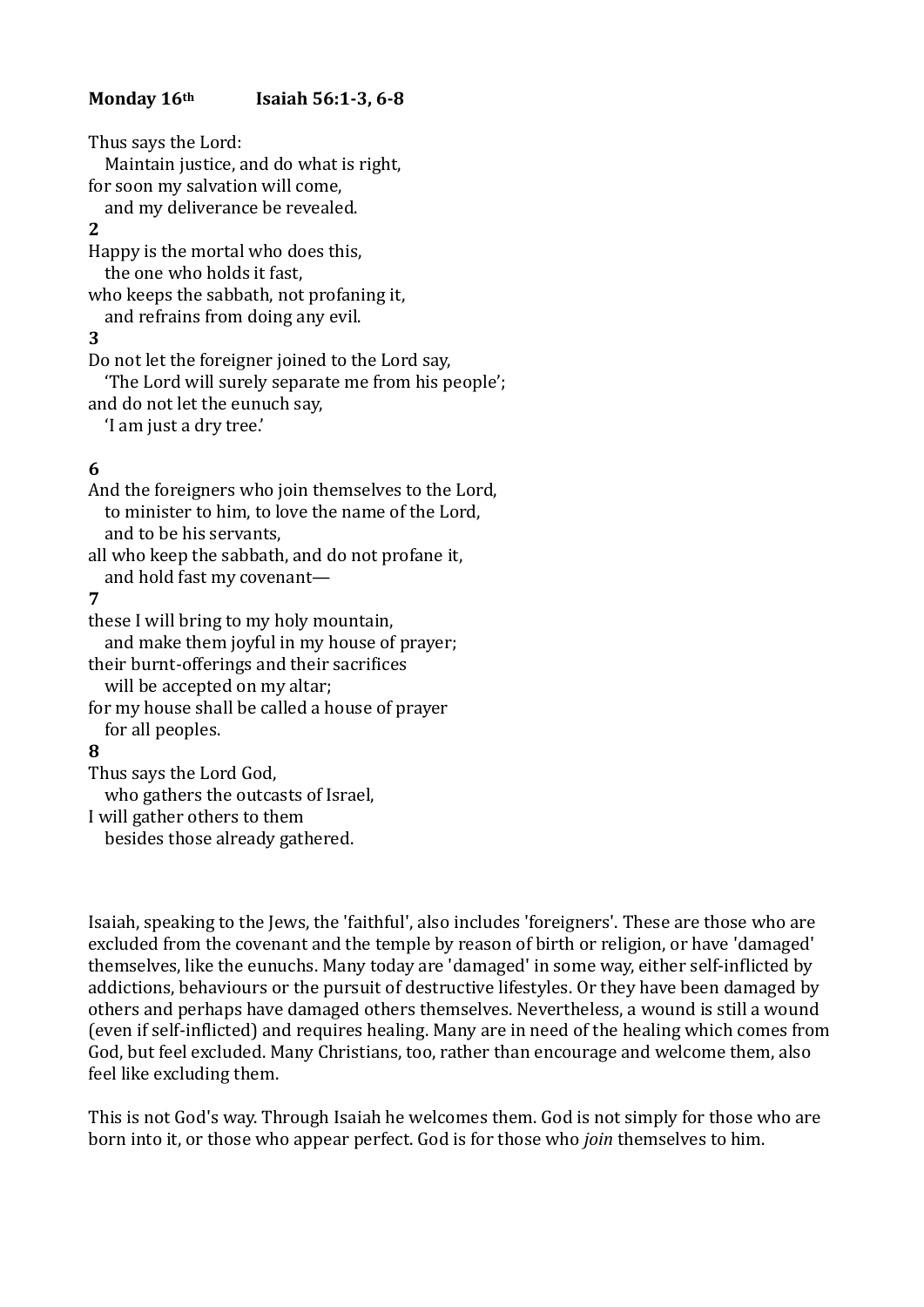He speaks words of hope through the prophets. "My salvation is close at hand and my righteousness will soon be revealed"; "I will gather others... besides those already gathered." And "No one who takes refuge in him will be condemned." (Psalm 34)

This is the good news. We have a new covenant in the blood of Jesus Christ, the 'friend of sinners,' and he says "anyone who comes to me I will never drive away." (John 6:37) Let's come to him afresh this advent, confident that we are welcome.

*Thank you Jesus for your love for us. Thank you that in you we always have a welcome. Help us to join ourselves to you and be gathered by you and healed by you. Amen.*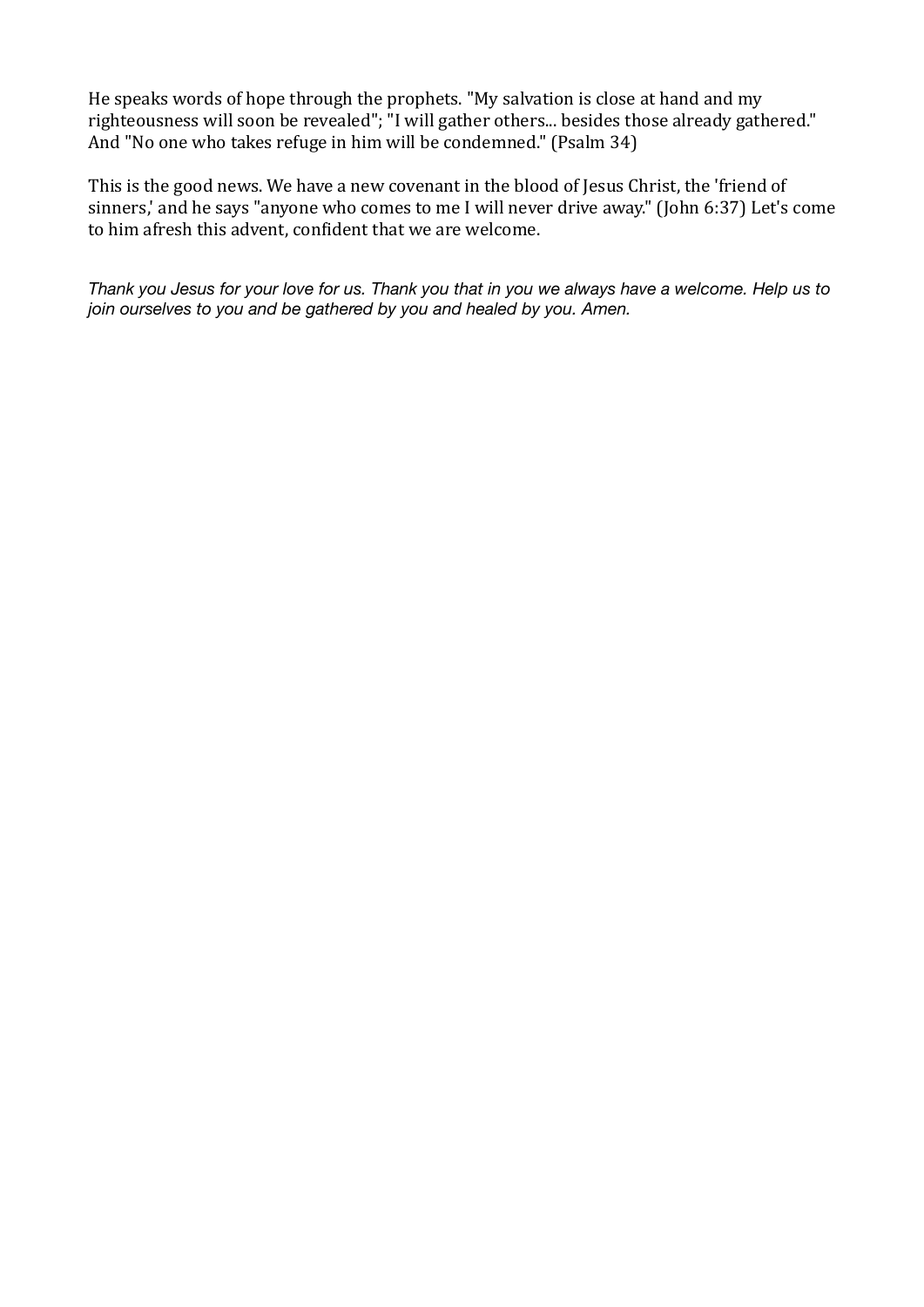#### **Tuesday 17th Genesis 49:2, 8-10**

2 Assemble and hear, O sons of Jacob: listen to Israel your father.

# **8**

'Judah, your brothers shall praise you; your hand shall be on the neck of your enemies; your father's sons shall bow down before you. **9** Judah is a lion's whelp; from the prey, my son, you have gone up. He crouches down, he stretches out like a lion, like a lioness—who dares rouse him up? **10** The sceptre shall not depart from Judah. nor the ruler's staff from between his feet. until tribute comes to him: and the obedience of the peoples is his.

The last words of anyone can often be memorable, from Spike Milligan's "I told you I was ill" to John Wesley's "The best of all is that God is with us".

In this passage, Jacob is giving his farewell message to his sons and it is Judah who comes in for special praise. His descendants would be strong like a lion and highly regarded by many. A long, long time later these words came to pass when Jesus was born in Bethlehem of the tribe of Iudah.

The sentiments of John Milton's hymn "The Lord will come and not be slow" can seem to be at odds with the time scale that God often works to. Sometimes God seems very slow and it can feel that nothing is happening.

It took hundreds of years for Jacob's predictions to come to pass and for the Lion of Judah to appear. 

May we take heart from this when God seems slow in coming to our aid.

It was in the fullness of time that Jesus came and the advent message is that he still comes to all who will receive him.

*O come, O come, Immanuel. Amen.*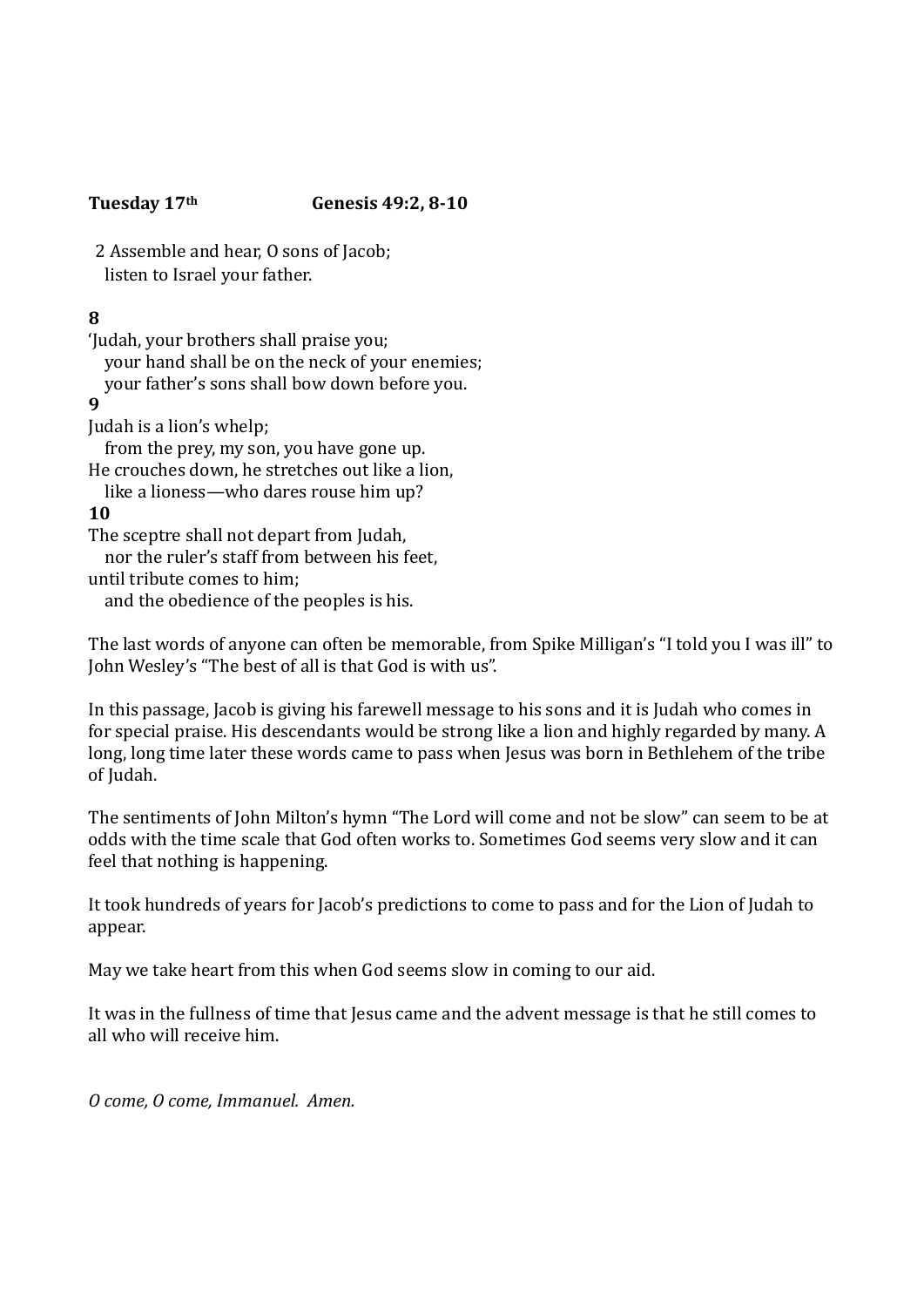# Wednesday 18<sup>th</sup> Jeremiah 23:5-8

**5** The days are surely coming, says the Lord, when I will raise up for David a righteous Branch, and he shall reign as king and deal wisely, and shall execute justice and righteousness in the land. **6** In his days Judah will be saved and Israel will live in safety. And this is the name by which he will be called: 'The Lord is our righteousness.'

**7** Therefore, the days are surely coming, says the Lord, when it shall no longer be said, 'As the Lord lives who brought the people of Israel up out of the land of Egypt', **8** but 'As the Lord lives who brought out and led the offspring of the house of Israel out of the land of the north and out of all the lands where he had driven them.' Then they shall live in their own land.

We often think of Jesus as the 'Good Shepherd' as he himself used the description (John 10) 

At the time of Jeremiah it would seem that those who were supposed to be 'shepherds' of God's people had failed to look after them. The people were scattered and some were lost. Jeremiah points out that God will not allow this to continue. God will raise up a 'righteous branch'; a king who will reign wisely and do what is just and right in the land.  $(V5.)$ 

At this time of Advent, as we re-enact the coming of Jesus into our world we are reminded of many words which describe him – wonderful counsellor, mighty God, everlasting father, prince of peace. (Isaiah  $9 \text{ v } 6$ ). Here we are told of one who will be called 'The Lord our Righteousness' he will establish equal rights and justice for all.

Jesus comes to make things right between us and God. For us righteousness means being in a right relationship with God and with our neighbours.

In his letter  $(1]$ ohn  $2v1$  John refers to Jesus as 'the righteous one' and goes on to say "whoever claims to live in him must walk as Jesus did". This means that there is no room for self-righteousness which is putting ourselves first and foremost but quite the opposite – considering others before ourselves! A big ask?

*Righteous God, you come into our world of turmoil. At times we despair, wondering when your peace will come, wondering when your kingdom will be established. Yet you bring us Hope. In your vulnerability you come alongside us, to be with us in all aspects of life. Help us* to be your instruments of peace, love and justice. **Amen**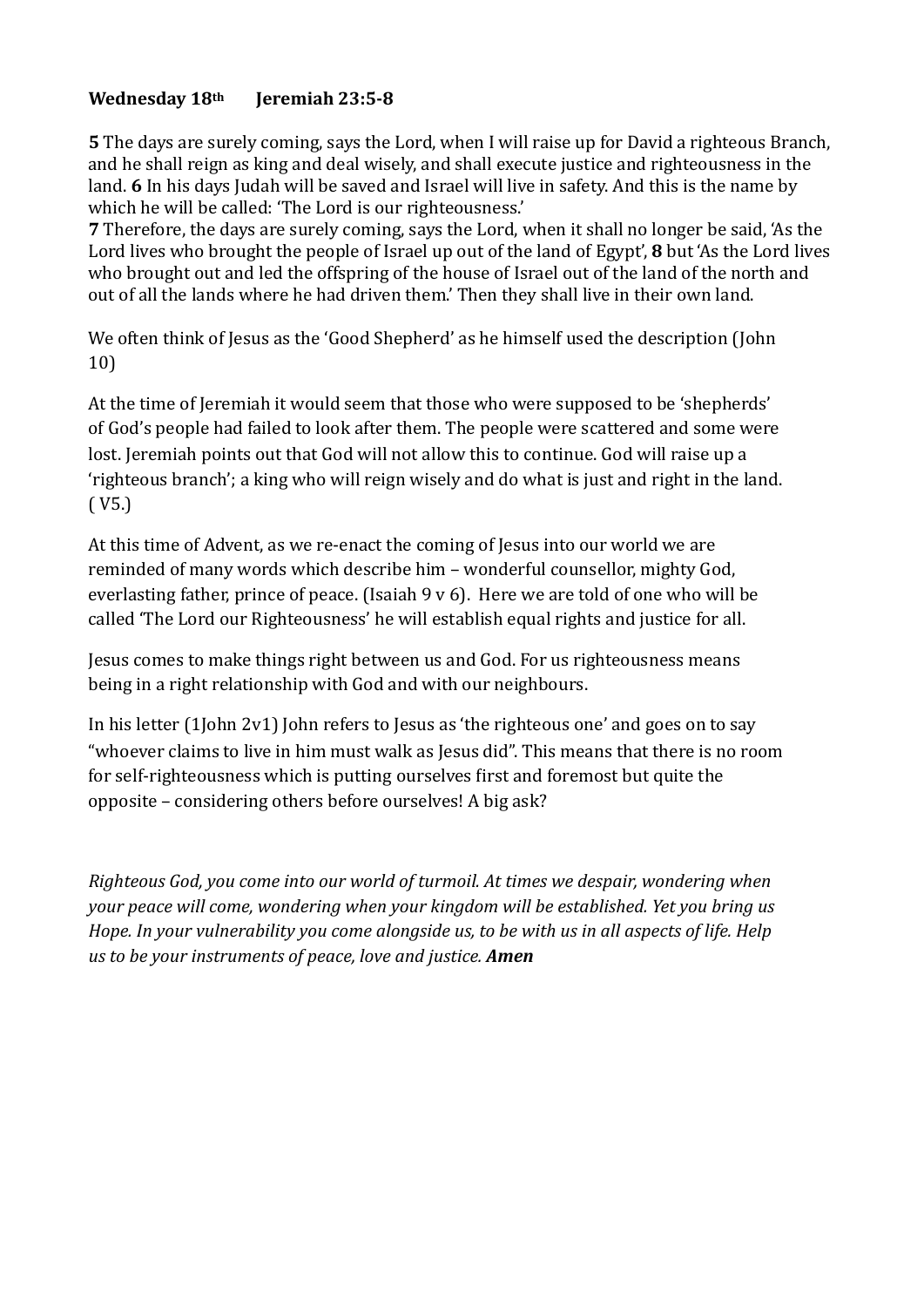# Thursday 19<sup>th</sup> Luke 1:5-25

**5** In the days of King Herod of Judea, there was a priest named Zechariah, who belonged to the priestly order of Abijah. His wife was a descendant of Aaron, and her name was Elizabeth. **6** Both of them were righteous before God, living blamelessly according to all the commandments and regulations of the Lord. 7 But they had no children, because Elizabeth was barren, and both were getting on in years.

**8** Once when he was serving as priest before God and his section was on duty, **9** he was chosen by lot, according to the custom of the priesthood, to enter the sanctuary of the Lord and offer incense. **10** Now at the time of the incense-offering, the whole assembly of the people was praying outside. **11** Then there appeared to him an angel of the Lord, standing at the right side of the altar of incense. 12 When Zechariah saw him, he was terrified; and fear overwhelmed him. 13 But the angel said to him, 'Do not be afraid, Zechariah, for your prayer has been heard. Your wife Elizabeth will bear you a son, and you will name him John. **14** You will have joy and gladness, and many will rejoice at his birth, **15** for he will be great in the sight of the Lord. He must never drink wine or strong drink; even before his birth he will be filled with the Holy Spirit. **16** He will turn many of the people of Israel to the Lord their God. **17** With the spirit and power of Elijah he will go before him, to turn the hearts of parents to their children, and the disobedient to the wisdom of the righteous, to make ready a people prepared for the Lord.' **18** Zechariah said to the angel, 'How will I know that this is so? For I am an old man, and my wife is getting on in years.' **19** The angel replied, 'I am Gabriel. I stand in the presence of God, and I have been sent to speak to you and to bring you this good news. **20** But now, because you did not believe my words, which will be fulfilled in their time, you will become mute, unable to speak, until the day these things occur.'

**21** Meanwhile, the people were waiting for Zechariah, and wondered at his delay in the sanctuary. 22 When he did come out, he could not speak to them, and they realized that he had seen a vision in the sanctuary. He kept motioning to them and remained unable to speak. **23** When his time of service was ended, he went to his home.

**24** After those days his wife Elizabeth conceived, and for five months she remained in seclusion. She said, 25 'This is what the Lord has done for me when he looked favourably on me and took away the disgrace I have endured among my people.'

As I write, our political parties are in full blown election mode with promises being made left, right and centre. The headlines of each news broadcast seems to bring with it a promise of something new to entice voters to put a cross in the respective party's box printed on the ballot paper.

A radio phone in this morning spent sometime looking at how reliable any parties promises during an election campaign are, and how often what is promised actually comes to fruition once that party find themselves in Government.

We all know from our own experiences of life that promises are very easy to make, but a lot harder to keep. How much more difficult for those in power, especially when there is so much that they cannot control not to mention the vagaries of this world against which they are powerless. 

Running throughout this Advent period is the knowledge of the One who not only makes promises to His people, but who is also faithful to them and keeps them.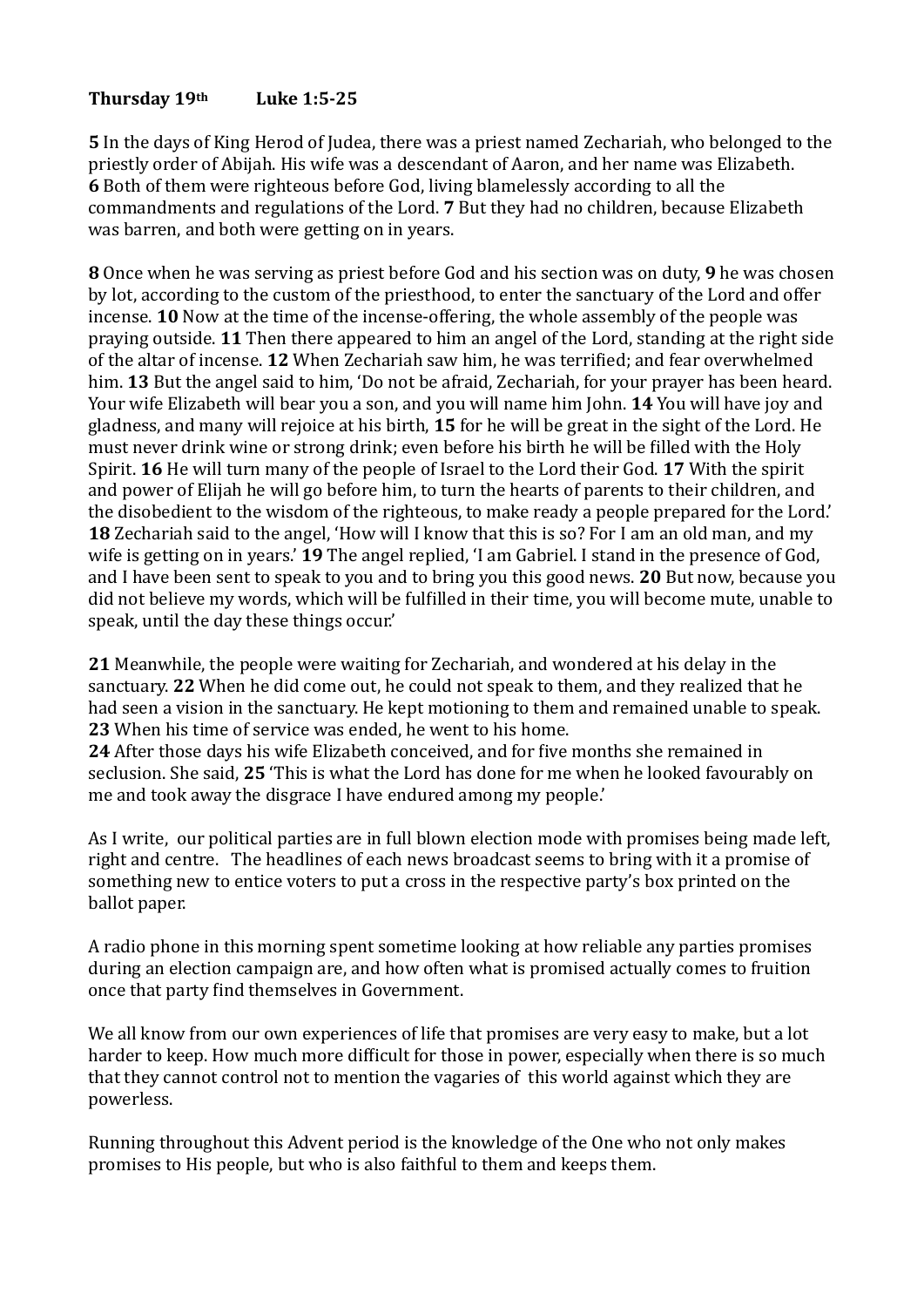In the birth of the Christ child, those who knew their scriptures saw the promises of long ago before being fulfilled. Centuries might have come and gone, but in this tiny helpless baby, the longed for promise was at last happening.

Our politicians may well be promising the earth as they look to short-term expediency to get them into power, but God's promises are on a different scale altogether and come with the grandeur and splendour of the one who was and is and ever more shall be - the one who keeps his promises and ensures that they are fulfilled.

*Eternal God, help us to place our trust in you and to have faith in your promises, for in you we* place our hope, our trust and our very lives. *Amen.*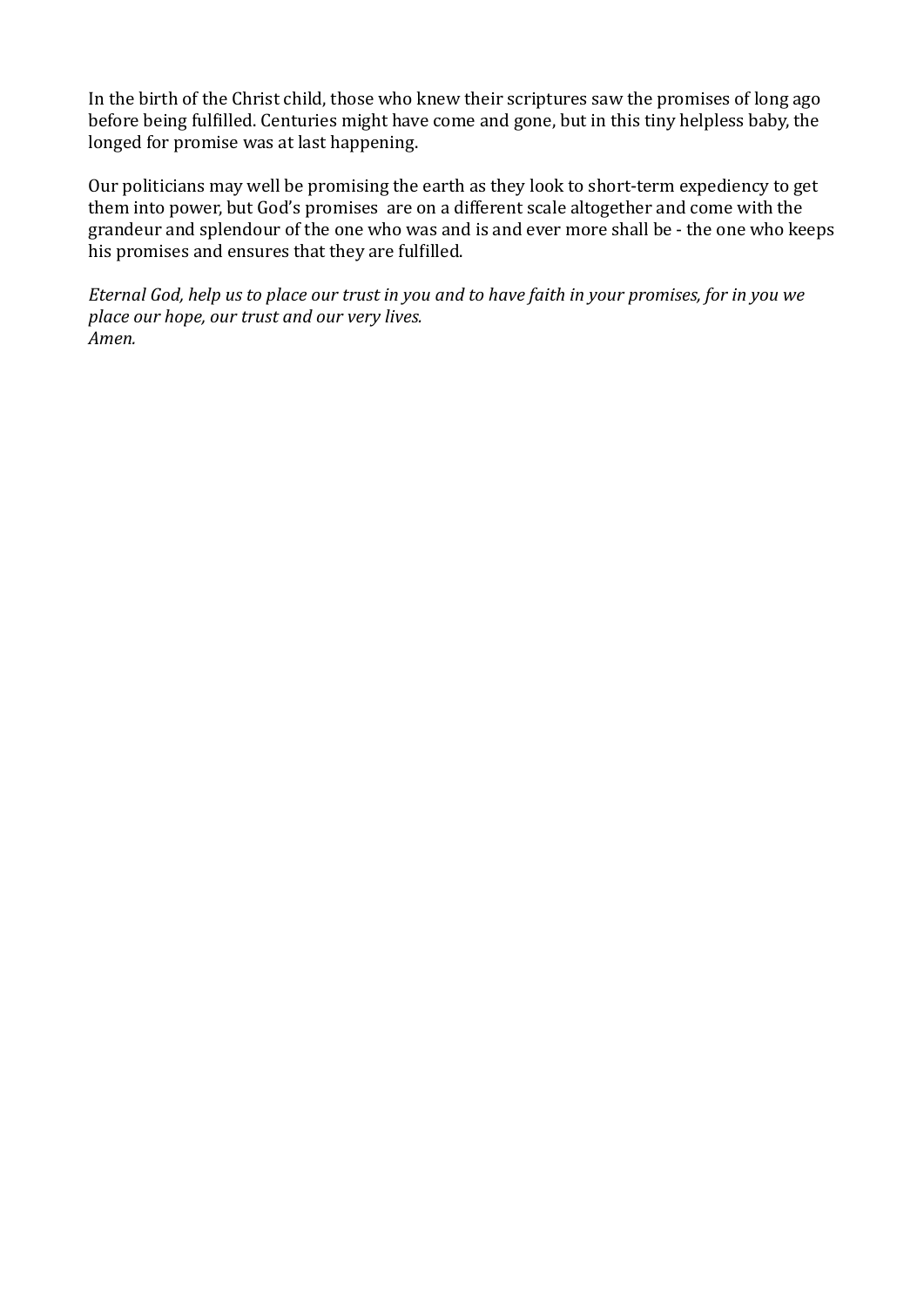# **Friday 20th Luke 1:26-38**

**26** In the sixth month the angel Gabriel was sent by God to a town in Galilee called Nazareth, **27** to a virgin engaged to a man whose name was Joseph, of the house of David. The virgin's name was Mary. 28 And he came to her and said, 'Greetings, favoured one! The Lord is with you.' 29 But she was much perplexed by his words and pondered what sort of greeting this might be. **30** The angel said to her, 'Do not be afraid, Mary, for you have found favour with God. **31** And now, you will conceive in your womb and bear a son, and you will name him Jesus. **32** He will be great, and will be called the Son of the Most High, and the Lord God will give to him the throne of his ancestor David. 33 He will reign over the house of Jacob for ever, and of his kingdom there will be no end.' **34** Mary said to the angel. 'How can this be, since I am a virgin?' **35** The angel said to her, 'The Holy Spirit will come upon you, and the power of the Most High will overshadow you; therefore the child to be born will be holy; he will be called Son of God. 36 And now, your relative Elizabeth in her old age has also conceived a son; and this is the sixth month for her who was said to be barren. **37** For nothing will be impossible with God.' **38** Then Mary said, 'Here am I, the servant of the Lord; let it be with me according to your word.' Then the angel departed from her.

God reaches down to humankind to announce the much anticipated birth of His son. Simply and with no fanfare or ceremony Mary, a young girl of no status, from the village of Nazareth, an utterly insignificant place, is singled out and visited by the angel Gabriel. 

She struggles to understand the enormity of what she is told: her son will be called the Son of the Most High and be handed the throne of David by God, along with a kingdom that will never end.

This cannot be possible. Surely it should be a great blessing: but if it is, then it is certainly a blessing in disguise! It is places her in a very difficult position in all areas of her life – socially, culturally and religiously, not to mention personally.. She is understandably fearful vet accepts when she is told that "*nothing will be impossible* with God". She goes on to say "here am I the servant of the Lord, let it be with me *according to your word.* After such a revelation these are real Wow! moments. Some would say this this gentle obedience and acceptance makes Mary the very first disciple of Jesus.

The challenge for us at this time of hopeful anticipation is, would we have been able to say the same in her shoes? How easily do we say – *Here am I, the servant of the* Lord?

#### Lord,

*Help* me to count it an honour to be your servant, and to be asked to serve you in a *particular way.* Help me to serve with joy and not with a grudging or complaining *attitude.* Help me to be a servant of whom you can be proud. In Jesus' name I pray. *Amen.*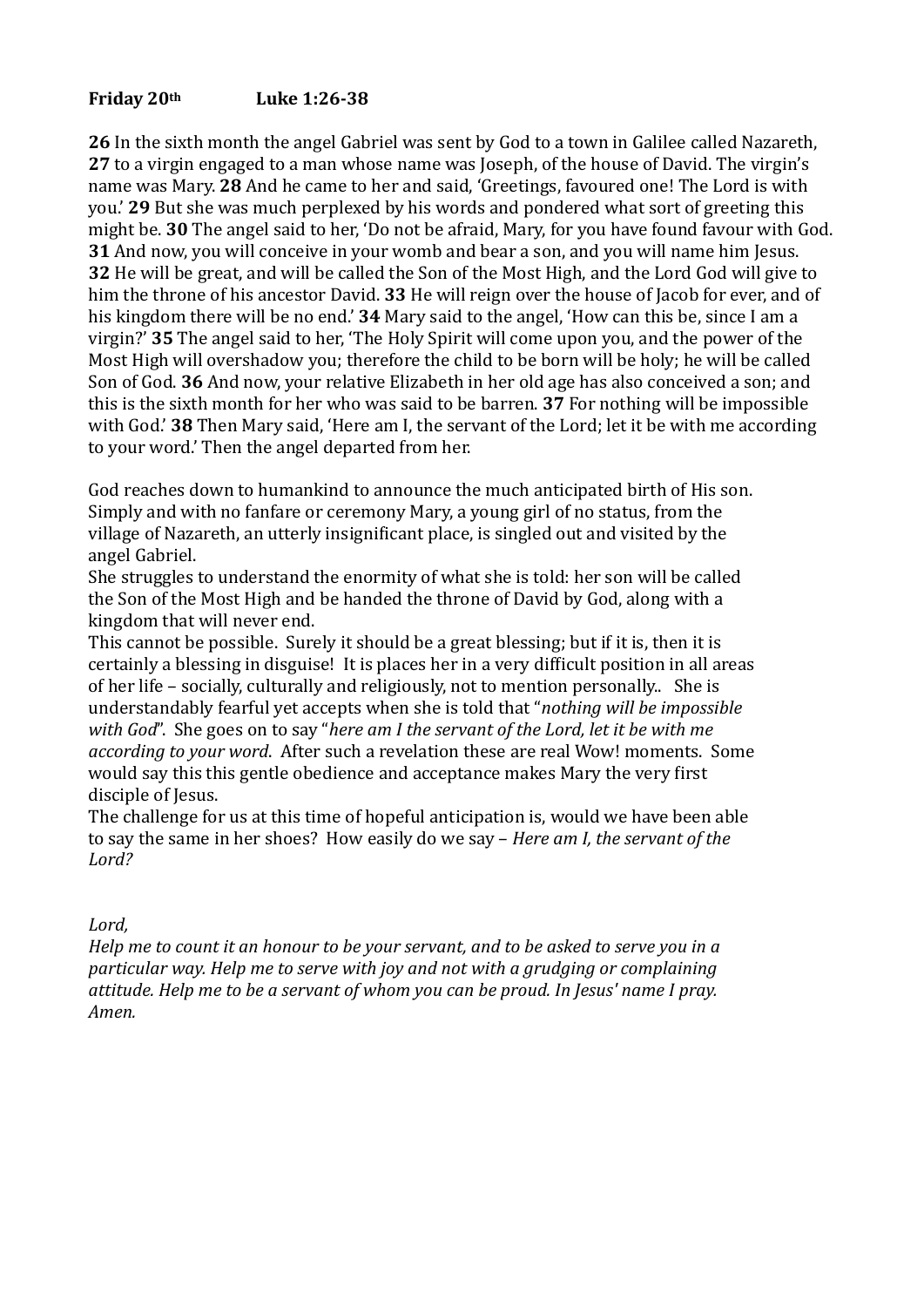# **Saturday 21st** Luke 1:39-45

 In those days Mary set out and went with haste to a Judean town in the hill country, where she entered the house of Zechariah and greeted Elizabeth. **41** When Elizabeth heard Mary's greeting, the child leapt in her womb. And Elizabeth was filled with the Holy Spirit and exclaimed with a loud cry, 'Blessed are you among women, and blessed is the fruit of your womb. **43** And why has this happened to me, that the mother of my Lord comes to me? For as soon as I heard the sound of your greeting, the child in my womb leapt for joy. And blessed is she who believed that there would be a fulfilment of what was spoken to her by the Lord.'

Notice where Elizabeth's emphasis lies as she greets Mary. She proclaims first that Mary is blessed, and only then refers to the child Mary bears. Elizabeth counts herself favoured that *Mary* has come to visit, and proclaims Mary blessed a second time because she believed the message the angel proclaimed. Given that all this was happening because of Jesus, you might think Elizabeth was missing the big picture.

But it's not that Elizabeth had misplaced priorities, she knew that Jesus was greater than Mary. Even so, Elizabeth's greeting and blessing were given first and foremost to the pregnant young woman who had travelled in haste from Nazareth.

Maybe such affirmation was what Mary needed.

It can be so easy to respond to God with enthusiasm, only for the doubts to come and lurk afterwards. Being both betrothed and pregnant, Mary would have faced immense suspicion and condemnation from her community. I doubt even Mary's family would have braved the ridicule of proffering, "Oh, but she's the mother of the promised Messiah!" And even if people had believed her, she would likely still have been subject to envy. 

It was the greatest calling in Mary's life (so far), but so few whom she could tell about it.

Imagine then how she must have felt, coming to Elizabeth and being greeted with such enthusiasm, such lack of shame, such joy at another's blessing. What an encouragement to hear that it was *good* that she had believed – and good that she still believed.

**Prayer.** Lord Jesus, from cradle to grave, you were the subject of disbelief and scandal, yet all the while you were blameless and faithful to your calling. Give us the faith to persevere *in* the tasks you give us, the willingness to encourage others in their work, and the *imagination to believe you can do the impossible. Amen.*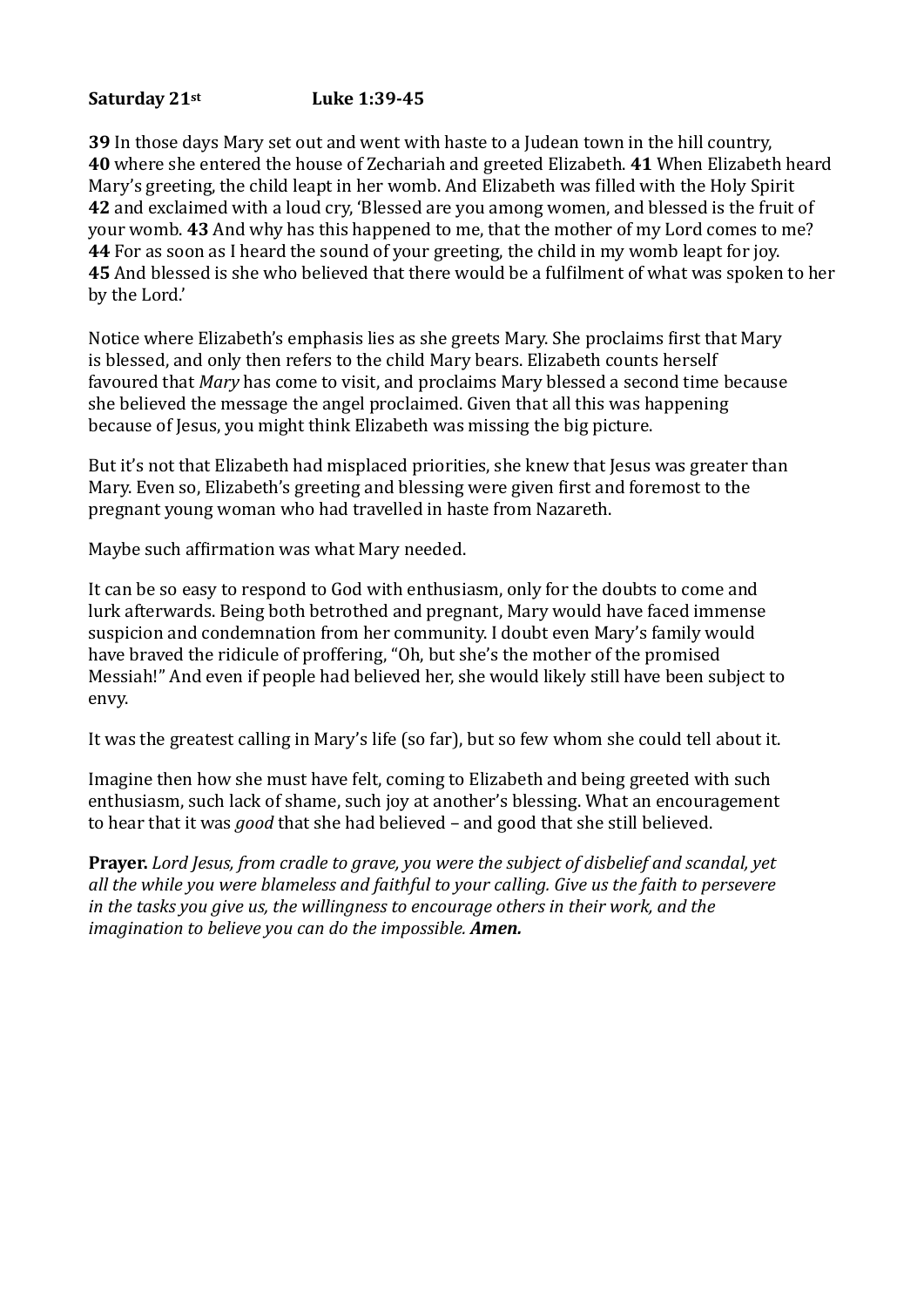#### Sunday 22<sup>nd</sup> Matthew 1:18-25

**18** Now the birth of Jesus the Messiah took place in this way. When his mother Mary had been engaged to Joseph, but before they lived together, she was found to be with child from the Holy Spirit. **19** Her husband Joseph, being a righteous man and unwilling to expose her to public disgrace, planned to dismiss her quietly. 20 But just when he had resolved to do this, an angel of the Lord appeared to him in a dream and said, 'Joseph, son of David, do not be afraid to take Mary as your wife, for the child conceived in her is from the Holy Spirit. 21 She will bear a son, and you are to name him Jesus, for he will save his people from their sins.' 22 All this took place to fulfil what had been spoken by the Lord through the prophet: **23** 

'Look, the virgin shall conceive and bear a son,

and they shall name him Emmanuel',

which means, 'God is with us.' 24 When Joseph awoke from sleep, he did as the angel of the Lord commanded him; he took her as his wife, 25 but had no marital relations with her until she had borne a son; and he named him Jesus.

The living, creator God was working and would continue to work in His amazing, surprising, miraculous way.

When his betrothed wife, Mary, was found to be "with child" the just, honourable Joseph decided to act in a way that was least shameful to her by privately divorcing her. But he was told by an angel of the Lord that the son to be born to Mary was conceived in her by the Holy Spirit. 

He was to name Him Jesus (Gk.) /Joshua (Heb.) (Jehovah is Salvation). He will save His people from their sins. He is the promised Messiah.

This was in fulfilment of Isaiah's prophecy (Isaiah  $7:14$ ), applicable at the time of writing regarding Israel's deliverance from the enemy and in a much greater way through the coming Saviour of the world.

In costly obedience to God, Joseph took Mary as his wife and cared for her during her pregnancy. 

God continues to work true to His nature indicated in the names of Jesus. He is a present Saviour. 

Loving God, *thank* you for coming in Jesus to save us from our sins. Thank you that you are with us always by your Holy Spirit. *Amen.*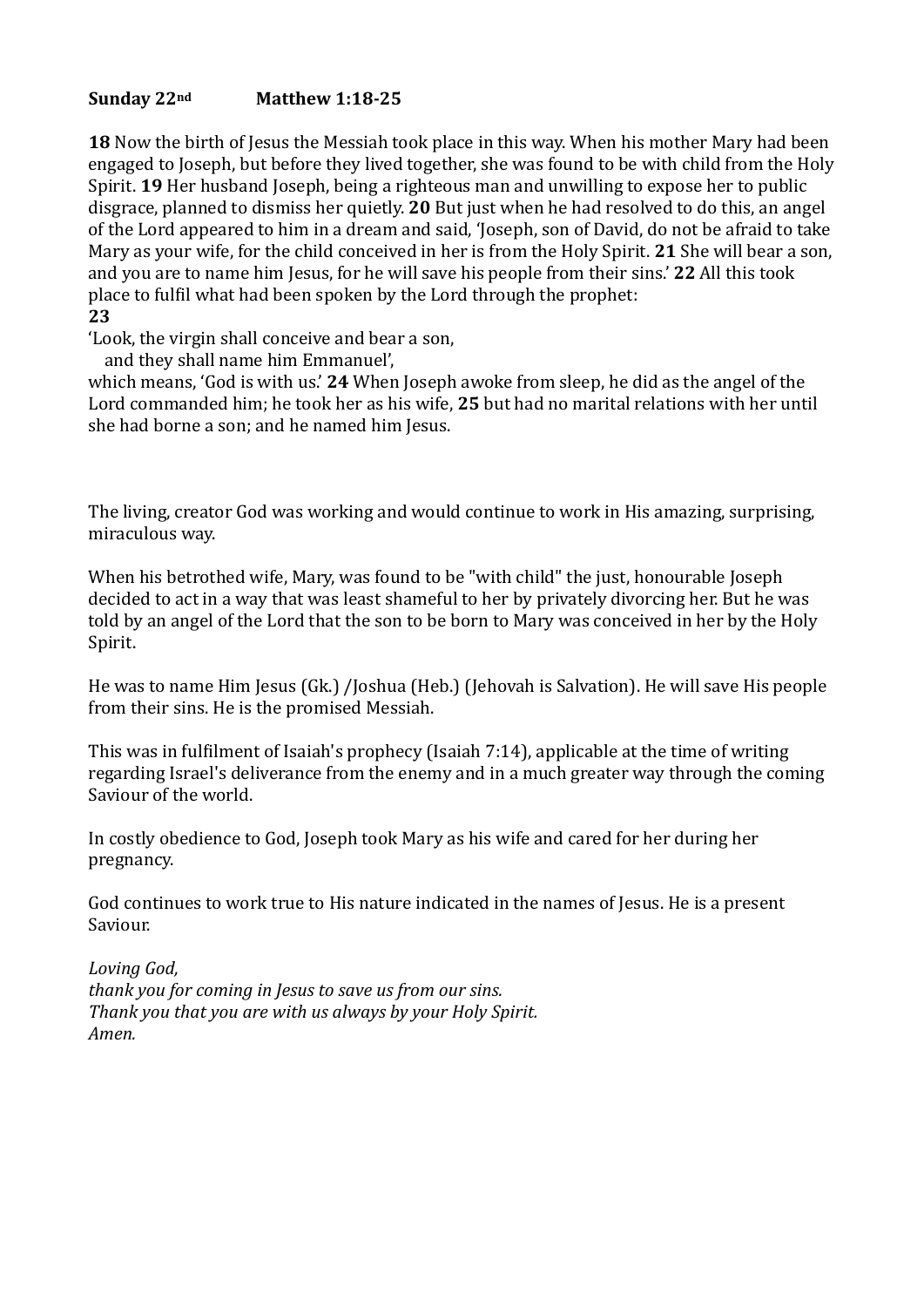# **Monday 23rd** Luke 1:57-66

**57** Now the time came for Elizabeth to give birth, and she bore a son. **58** Her neighbours and relatives heard that the Lord had shown his great mercy to her, and they rejoiced with her. **59** On the eighth day they came to circumcise the child, and they were going to name him Zechariah after his father. **60** But his mother said, 'No; he is to be called John.' **61** They said to her, 'None of your relatives has this name.' 62 Then they began motioning to his father to find out what name he wanted to give him. 63 He asked for a writing-tablet and wrote, 'His name is John.' And all of them were amazed. 64 Immediately his mouth was opened and his tongue freed, and he began to speak, praising God. 65 Fear came over all their neighbours, and all these things were talked about throughout the entire hill country of Judea. **66** All who heard them pondered them and said, 'What then will this child become?' For, indeed, the hand of the Lord was with him.

A young woman was speaking on the radio about the Gaelic tradition of chanting: the unaccompanied harmonies in which people on the Isle of Lewis still sing the psalms. She said that religious and sacred music is in her heart, that 'whilst I don't practise it now, it's very much in me'. Listening further, I wondered whether she had left faith behind with her 'religious practice', whatever that might mean, or whether she had left 'religion' behind, like an empty shell, and through song and poetry was bringing faith, or at least the seeds of faith, into the wide world discovered beyond her religious upbringing.

John's birth opens the window on a new wide world of faith. Every baby is a closelyknitted bundle of possibilities. For John the signs are unusually auspicious. Not only is his mother too old to bear children; miraculously, she names him 'John', the name given by the angel to her dumb-struck husband. John will prepare the way for Jesus, and the endless possibilities of God's kingdom edge into view.

As a new age dawns, does the essence of Jewish faith get left behind? His very name reveals the heart of the belief of his people. For 'John' or 'Jehohanan' means 'God is gracious'. Jesus will bring a new vision of God, and his death and resurrection will seal a new covenant. In some ways 'religion' will be left behind. But at the heart of Judaism lies that trust in God's grace which pervades the beatitudes and the selfless faith of Christ. At John's birth we step over a threshold: a quickening of ancient faith.

Lord God of Israel, these are refreshing and exciting times for us as well. We have John's *example.* May we too go before the Lord to prepare his ways. May our faith enlighten those who sit in darkness and guide us all in the way of peace.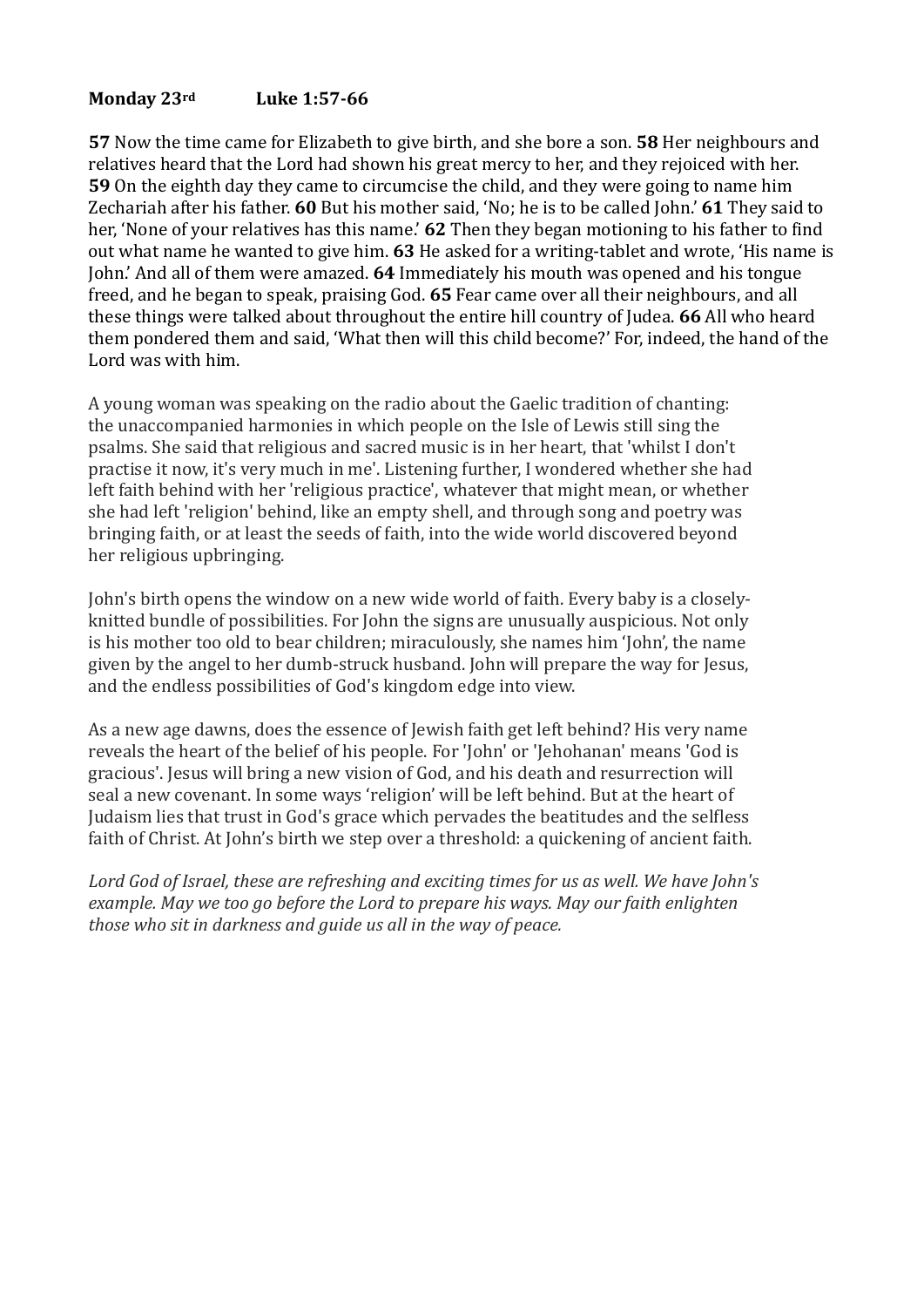# **Tuesday 24th Luke 1:67-80**

**67** Then his father Zechariah was filled with the Holy Spirit and spoke this prophecy: **68** 

'Blessed be the Lord God of Israel.

for he has looked favourably on his people and redeemed them.

# **69**

He has raised up a mighty saviour for us

in the house of his servant David,

# **70**

as he spoke through the mouth of his holy prophets from of old.

**71** 

that we would be saved from our enemies and from the hand of all who hate us. **72** 

Thus he has shown the mercy promised to our ancestors,

and has remembered his holy covenant,

# **73**

the oath that he swore to our ancestor Abraham.

to grant us **74** that we, being rescued from the hands of our enemies,

might serve him without fear, **75** in holiness and righteousness

before him all our days.

# **76**

And you, child, will be called the prophet of the Most High:

for you will go before the Lord to prepare his ways.

# **77**

to give knowledge of salvation to his people

by the forgiveness of their sins.

# **78**

By the tender mercy of our God.

the dawn from on high will break upon us,

# **79**

to give light to those who sit in darkness and in the shadow of death,

to guide our feet into the way of peace.'

**80** The child grew and became strong in spirit, and he was in the wilderness until the day he appeared publicly to Israel.

I was at a concert a few weeks ago at the O2 Academy in Oxford. Before the main act came on to rapturous applause, there were two supporting artists who entertained us.

There is a part of me that always feels sorry for the support acts, performing as they do to a crowd that hasn't yet reached its full capacity, that doesn't always pay full attention and is often unaware of their music. The crowd is simply waiting for the star attraction to come on stage. What must it be like I wonder to be a support act?

Of course, there is another way to look at things. For it is the chance and an opportunity for new, up and coming artists to share the stage with those who have already made it and are successful, well know and famous. There would be so many other bands and artists out there who would give their eye teeth for just such an opportunity.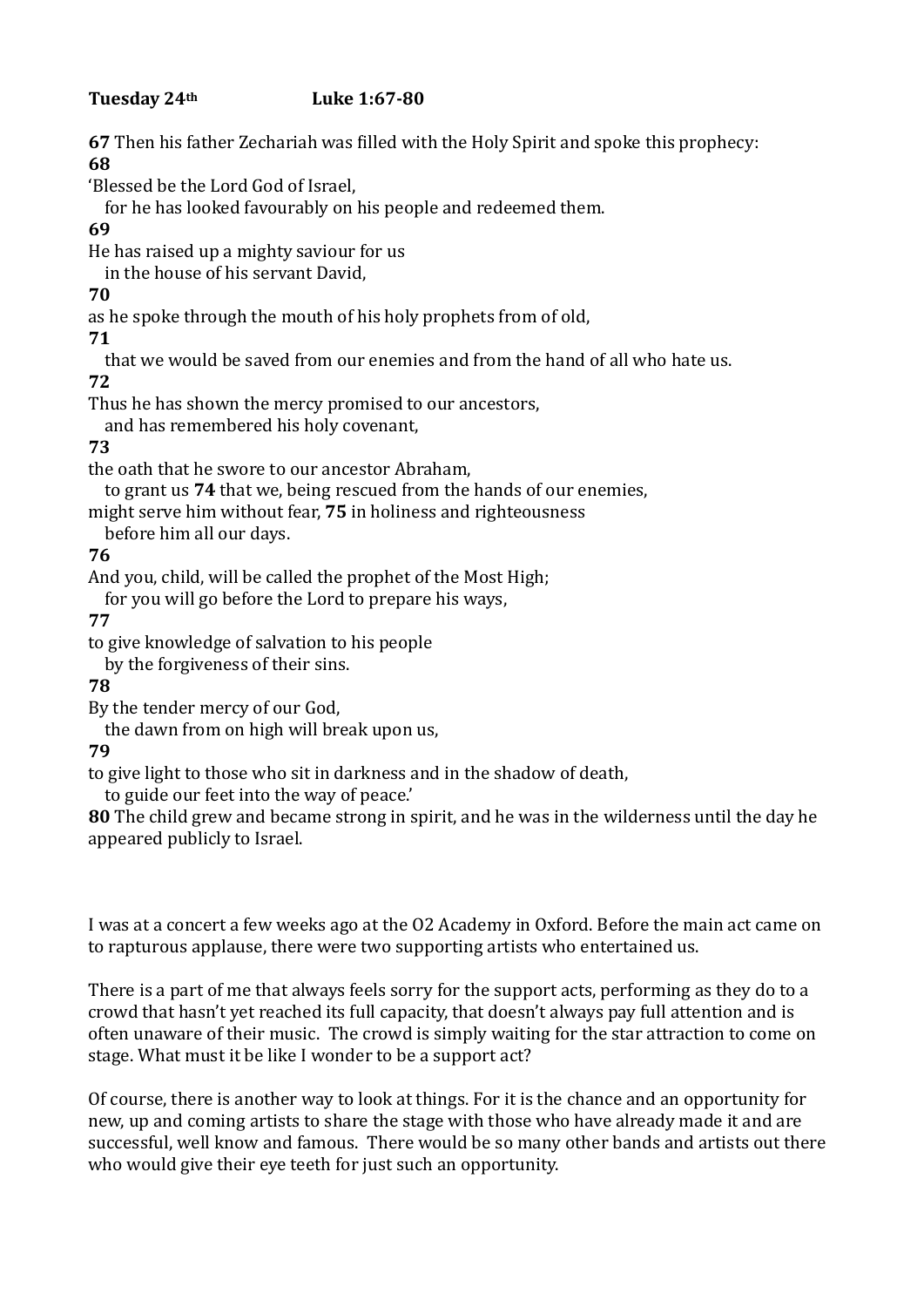In being a support act, there is so much that you can learn from that experience, let alone ensure that your music reaches a much wider and hitherto unknown audience.

Being a support act could in fact be the greatest honour to be given to them.

John the Baptist is an important part of our Advent reflections. His task, to prepare for the coming of the King of Kings and Lord of Lord's. His role is to be the most famous support character of all time. He never sought to steal his Lord's thunder and was totally content to fulfil the task that had been given to him - to prepare the way.

Lord God, in this time of preparation, help us to not miss what you would have us learn from all *those who are preparing the way. Amen*